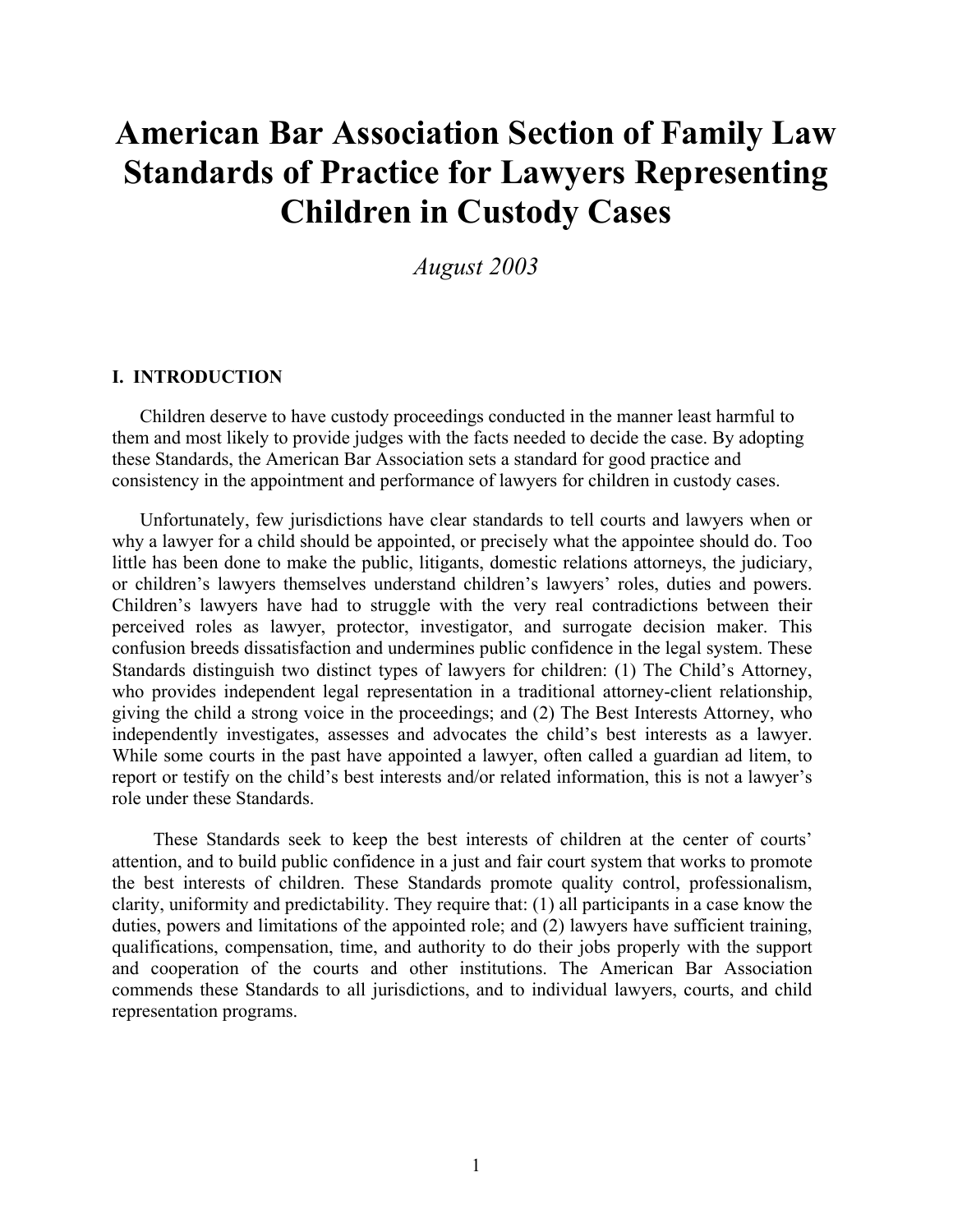## **II. SCOPE AND DEFINITIONS**

# **A. Scope**

**These Standards apply to the appointment and performance of lawyers serving as advocates for children or their interests in any case where temporary or permanent legal custody, physical custody, parenting plans, parenting time, access, or visitation are adjudicated, including but not limited to divorce, parentage, domestic violence, contested adoptions, and contested private guardianship cases. Lawyers representing children in abuse and neglect cases should follow the ABA Standards of Practice for Representing a Child in Abuse and Neglect Cases (1996).** 

# **B. Definitions**

- **1. "Child's Attorney": A lawyer who provides independent legal counsel for a child and who owes the same duties of undivided loyalty, confidentiality, and competent representation as are due an adult client.**
- **2. "Best Interests Attorney": A lawyer who provides independent legal services for the purpose of protecting a child's best interests, without being bound by the child's directives or objectives.**

#### *Commentary*

These Standards and these definitions apply to lawyers fitting these descriptions regardless of the different titles used in various states, and regardless of whether the lawyer is appointed by the court or retained by the child.

A lawyer should be either a Child's Attorney or a Best Interests Attorney. The duties common to both roles are found in Part III of these Standards. The unique duties of each are described separately in Parts IV and V. The essential distinction between the two lawyer roles is that the Best Interests Attorney investigates and advocates the best interests of the child as a lawyer in the litigation, while the Child's Attorney is a lawyer who represents the child as a client. Neither kind of lawyer is a witness. Form should follow function in deciding which kind of lawyer to appoint. The role and duties of the lawyer should be tailored to the reasons for the appointment and the needs of the child.

These Standards do not use the term "Guardian Ad Litem." The role of "guardian ad litem" has become too muddled through different usages in different states, with varying connotations. It is a venerable legal concept that has often been stretched beyond recognition to serve fundamentally new functions, such as parenting coordinator, referee, facilitator, arbitrator, evaluator, mediator and advocate. Asking one Guardian Ad Litem to perform several roles at once, to be all things to all people, is a messy, ineffective expedient. A court seeking expert or lay opinion testimony, written reports, or other non-traditional services should appoint an individual for that purpose, and make clear that that person is not serving as a lawyer, and is not a party. This person can be either a non-lawyer, or a lawyer who chooses to serve in a volunteer non-lawyer capacity.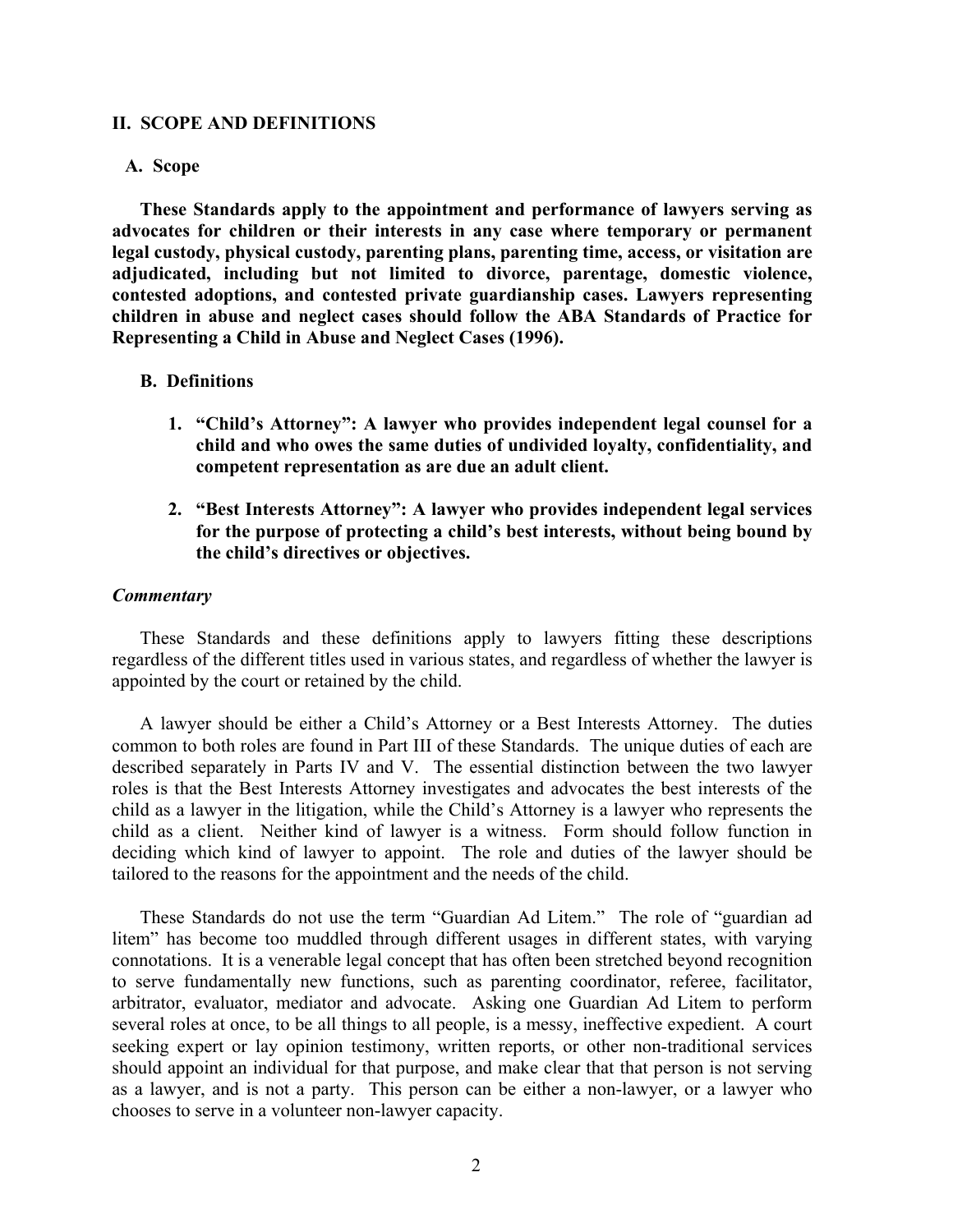## **III. DUTIES OF ALL LAWYERS FOR CHILDREN**

**In addition to their general ethical duties as lawyers, and the specific duties set out in Parts IV and V, Child's Attorneys and Best Interests Attorneys also have the duties outlined in this section.**

## **A. Accepting Appointment**

 **The lawyer should accept an appointment only with a full understanding of the issues and the functions to be performed. If the appointed lawyer considers parts of the appointment order confusing or incompatible with his or her ethical duties, the lawyer should (1) decline the appointment, or (2) inform the court of the conflict and ask the court to clarify or change the terms of the order, or (3) both.** 

## **B. Lawyer's Roles**

**A lawyer appointed as a Child's Attorney or Best Interests Attorney should not play any other role in the case, and should not testify, file a report, or make recommendations.** 

#### *Commentary*

Neither kind of lawyer should be a witness, which means that the lawyer should not be cross-examined, and more importantly should neither testify nor make a written or oral report or recommendation to the court, but instead should offer traditional evidence-based legal arguments such as other lawyers make. However, explaining what result a client wants, or proffering what one hopes to prove, is not testifying; those are things all lawyers do.

If these Standards are properly applied, it will not be possible for courts to make a dual appointment, but there may be cases in which such an appointment was made before these Standards were adopted. The Child's Attorney role involves a confidential relationship with privileged communications. Because the child has a right to confidentiality and advocacy of his or her position, the Child's Attorney can never abandon this role while remaining involved in the case in any way. Once a lawyer has a lawyer-client relationship with a minor, he or she cannot and should not assume any other role for the child, especially as Best Interests Attorney or as a witness who investigates and makes a recommendation.

## **C. Independence**

**The lawyer should be independent from the court and other participants in the litigation, and unprejudiced and uncompromised in his or her independent action. The lawyer has the right and the responsibility to exercise independent professional judgment in carrying out the duties assigned by the court, and to participate in the case as fully and freely as a lawyer for a party.**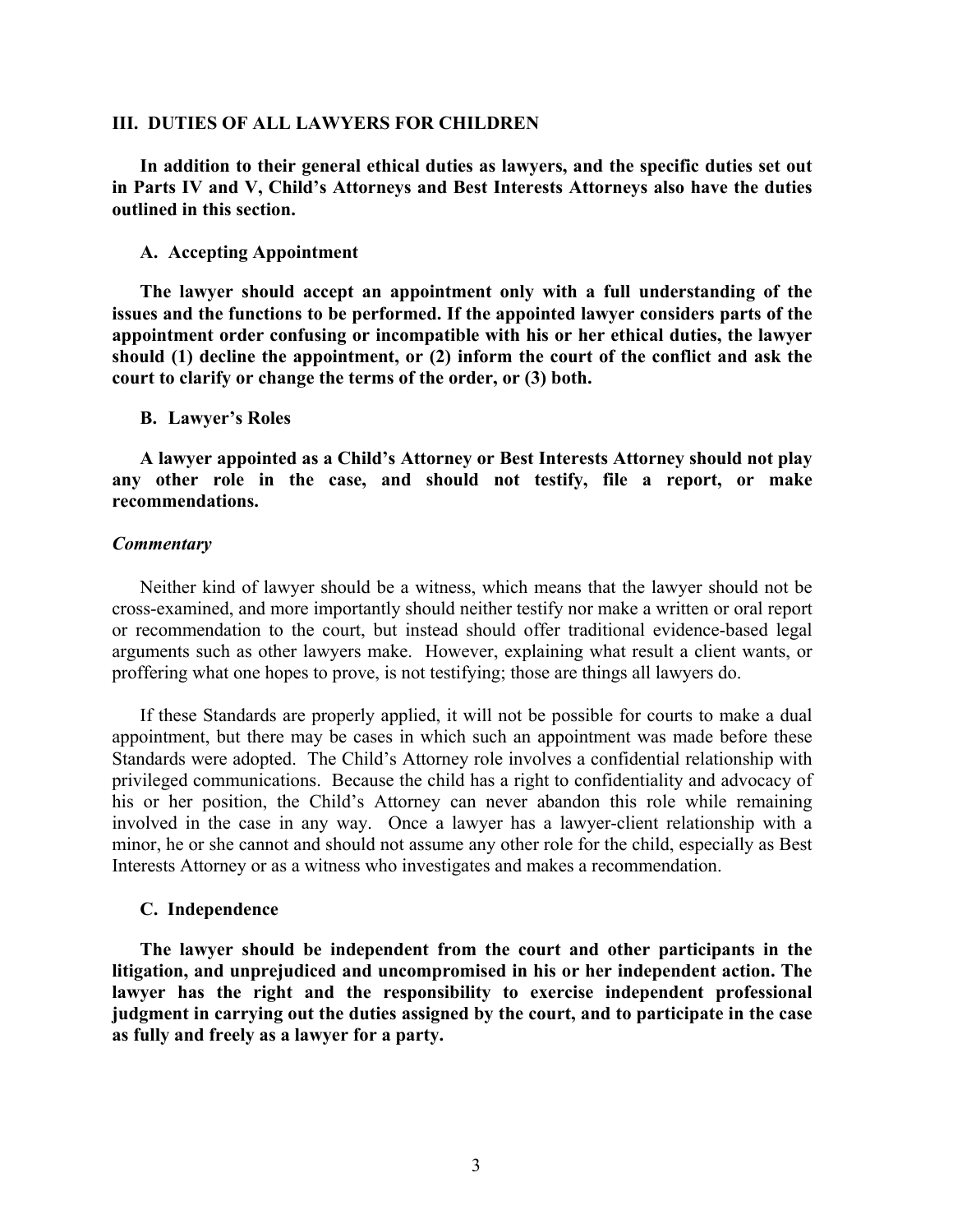The lawyer should not prejudge the case. A lawyer may receive payment from a court, a government entity, or even from a parent, relative, or other adult so long as the lawyer retains the full authority for independent action.

## **D. Initial Tasks**

**Immediately after being appointed, the lawyer should review the file. The lawyer should inform other parties or counsel of the appointment, and that as counsel of record he or she should receive copies of pleadings and discovery exchanges, and reasonable notification of hearings and of major changes of circumstances affecting the child.** 

#### **E. Meeting With the Child**

**The lawyer should meet with the child, adapting all communications to the child's age, level of education, cognitive development, cultural background and degree of language acquisition, using an interpreter if necessary. The lawyer should inform the child about the court system, the proceedings, and the lawyer's responsibilities. The lawyer should elicit and assess the child's views.** 

#### *Commentary*

Establishing and maintaining a relationship with a child is the foundation of representation. Competent representation requires a child-centered approach and developmentally appropriate communication. All appointed lawyers should meet with the child and focus on the needs and circumstances of the individual child. Even nonverbal children can reveal much about their needs and interests through their behaviors and developmental levels. Meeting with the child also allows the lawyer to assess the child's circumstances, often leading to a greater understanding of the case, which may lead to creative solutions in the child's interest.

The nature of the legal proceeding or issue should be explained to the child in a developmentally appropriate manner. The lawyer must speak clearly, precisely, and in terms the child can understand. A child may not understand legal terminology. Also, because of a particular child's developmental limitations, the lawyer may not completely understand what the child says. Therefore, the lawyer must learn how to ask developmentally appropriate, non-suggestive questions and how to interpret the child's responses. The lawyer may work with social workers or other professionals to assess a child's developmental abilities and to facilitate communication.

While the lawyer should always take the child's point of view into account, caution should be used because the child's stated views and desires may vary over time or may be the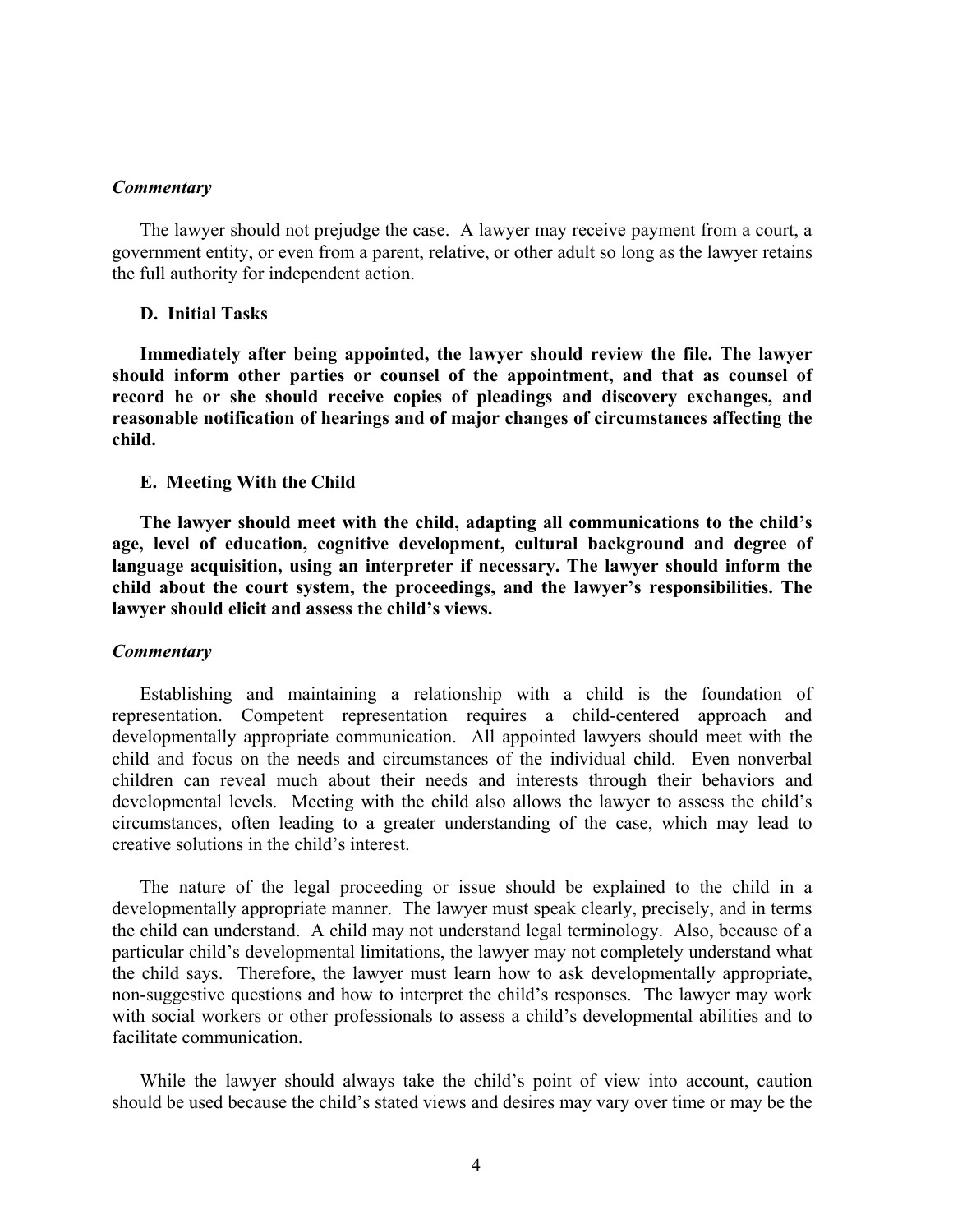result of fear, intimidation and manipulation. Lawyers may need to collaborate with other professionals to gain a full understanding of the child's needs and wishes.

# **F. Pretrial Responsibilities**

**The lawyer should:** 

- **1. Conduct thorough, continuing, and independent discovery and investigations.**
- **2. Develop a theory and strategy of the case to implement at hearings, including presentation of factual and legal issues.**
- **3. Stay apprised of other court proceedings affecting the child, the parties and other household members.**
- **4. Attend meetings involving issues within the scope of the appointment.**
- **5. Take any necessary and appropriate action to expedite the proceedings.**
- **6. Participate in, and, when appropriate, initiate, negotiations and mediation. The lawyer should clarify, when necessary, that she or he is not acting as a mediator; and a lawyer who participates in a mediation should be bound by the confidentiality and privilege rules governing the mediation.**
- **7. Participate in depositions, pretrial conferences, and hearings.**
- **8. File or make petitions, motions, responses or objections when necessary.**
- **9. Where appropriate and not prohibited by law, request authority from the court to pursue issues on behalf of the child, administratively or judicially, even if those issues do not specifically arise from the court appointment**.

# *Commentary*

The lawyer should investigate the facts of the case to get a sense of the people involved and the real issues in the case, just as any other lawyer would. This is necessary even for a Child's Attorney, whose ultimate task is to seek the client's objectives. Best Interests Attorneys have additional investigation duties described in Standard V-E.

By attending relevant meetings, the lawyer can present the child's perspective, gather information, and sometimes help negotiate a full or partial settlement. The lawyer may not need to attend if another person involved in the case, such as a social worker, can obtain information or present the child's perspective, or when the meeting will not be materially relevant to any issues in the case.

The lawyer is in a pivotal position in negotiations. The lawyer should attempt to resolve the case in the least adversarial manner possible, considering whether therapeutic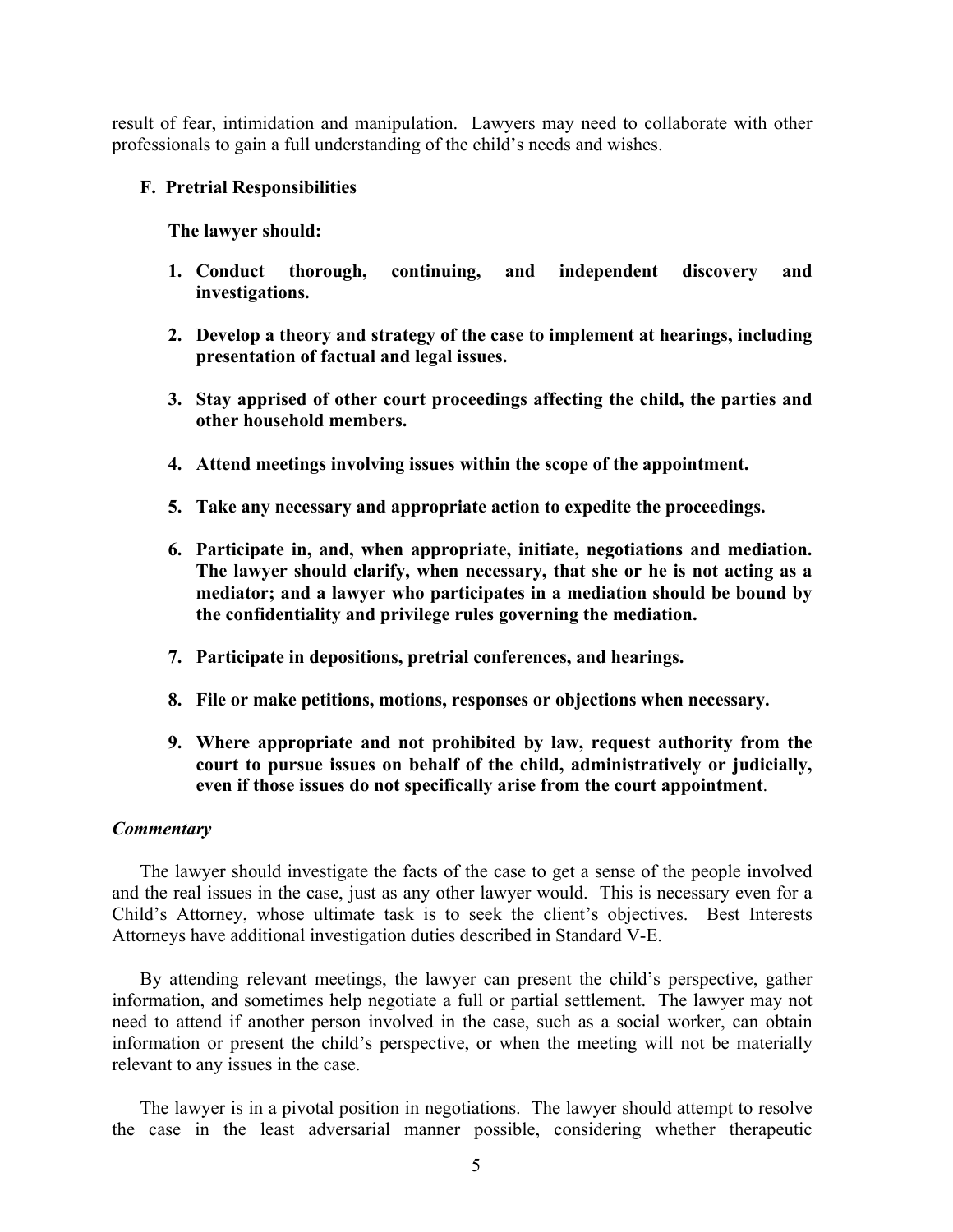intervention, parenting or co-parenting education, mediation, or other dispute resolution methods are appropriate. The lawyer may effectively assist negotiations of the parties and their lawyers by focusing on the needs of the child, including where appropriate the impact of domestic violence. Settlement frequently obtains at least short-term relief for all parties involved and is often the best way to resolve a case. The lawyer's role is to advocate the child's interests and point of view in the negotiation process. If a party is legally represented, it is unethical for a lawyer to negotiate with the party directly without the consent of the party's lawyer.

Unless state law explicitly precludes filing pleadings, the lawyer should file any appropriate pleadings on behalf of the child, including responses to the pleadings of other parties, to ensure that appropriate issues are properly before the court and expedite the court's consideration of issues important to the child's interests. Where available to litigants under state laws or court rules or by permission of the court, relief requested may include, but is not limited to: (1) A mental or physical examination of a party or the child; (2) A parenting, custody or visitation evaluation; (3) An increase, decrease, or termination of parenting time; (4) Services for the child or family; (5) Contempt for non-compliance with a court order; (6) A protective order concerning the child's privileged communications; (7) Dismissal of petitions or motions.

The child's interests may be served through proceedings not connected with the case in which the lawyer is participating. For example, issues to be addressed may include: (1) Child support; (2) Delinquency or status offender matters; (3) SSI and other public benefits access; (4) Mental health proceedings; (5) Visitation, access or parenting time with parents, siblings; or third parties, (6) Paternity; (7) Personal injury actions; (8) School/education issues, especially for a child with disabilities; (9) Guardianship; (10) Termination of parental rights; (11) Adoption; or (12) A protective order concerning the child's tangible or intangible property.

# **G. Hearings**

**The lawyer should participate actively in all hearings and conferences with the court on issues within the scope of the appointment. Specifically, the lawyer should:** 

- **1. Introduce herself or himself to the court as the Child's Attorney or Best Interests Attorney at the beginning of any hearing.**
- **2. Make appropriate motions, including motions in limine and evidentiary objections, file briefs and preserve issues for appeal, as appropriate.**
- **3. Present and cross-examine witnesses and offer exhibits as necessary.**
- **4. If a child is to meet with the judge or testify, prepare the child, familiarizing the child with the places, people, procedures, and questioning that the child**  will be exposed to; and seek to minimize any harm to the child from the **process.**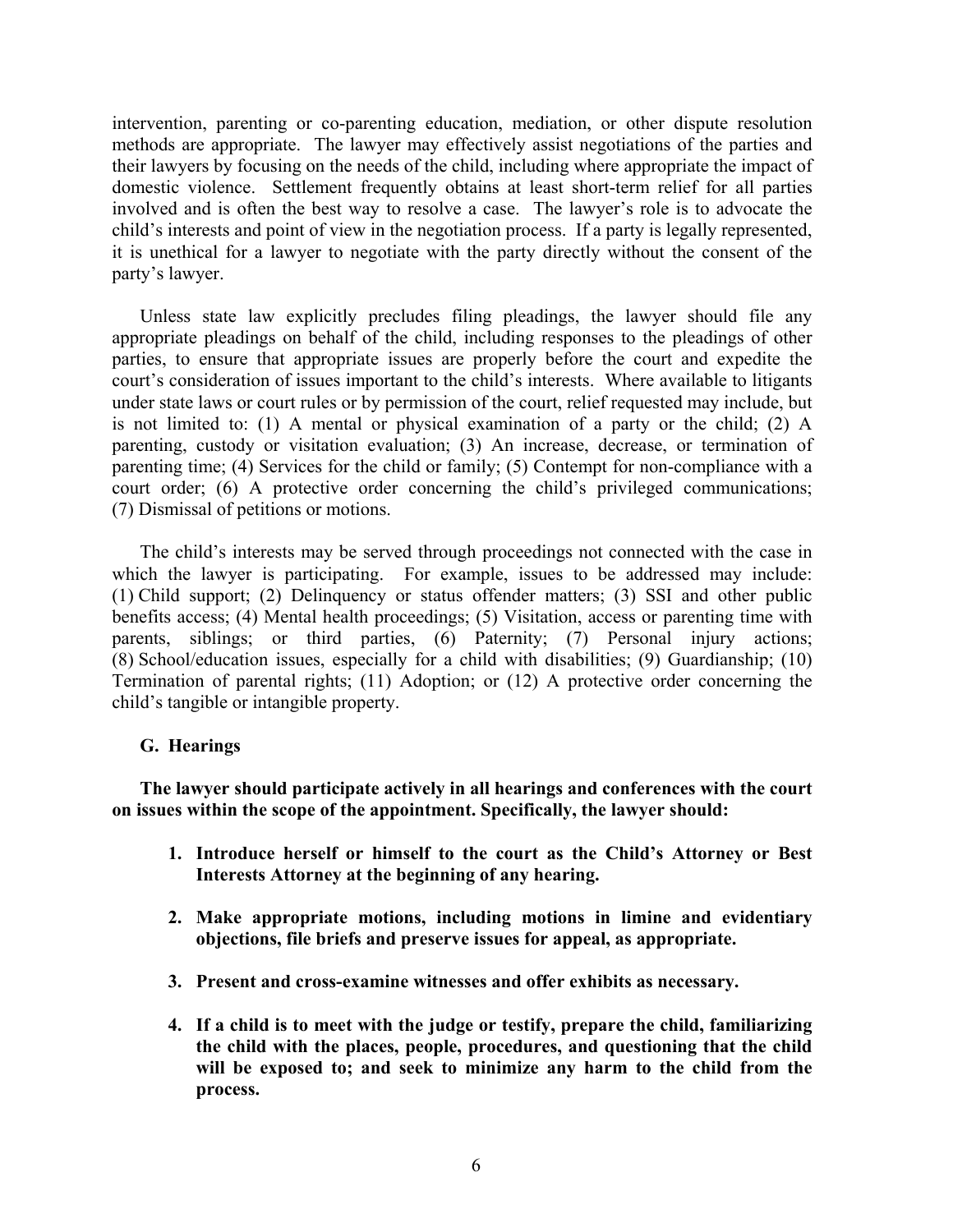- **5. Seek to ensure that questions to the child are phrased in a syntactically and linguistically appropriate manner and that testimony is presented in a manner that is admissible.**
- **6. Where appropriate, introduce evidence and make arguments on the child's competency to testify, or the reliability of the child's testimony or out-ofcourt statements. The lawyer should be familiar with the current law and empirical knowledge about children's competency, memory, and suggestibility.**
- **7. Make a closing argument, proposing specific findings of fact and conclusions of law.**
- **8. Ensure that a written order is made, and that it conforms to the court's oral rulings and statutorily required findings and notices.**

Although the lawyer's position may overlap with the position of one or more parties, the lawyer should be prepared to participate fully in any proceedings and not merely defer to the other parties. The lawyer should address the child's interests, describe the issues from the child's perspective, keep the case focused on the child's needs, discuss the effect of various dispositions on the child, and, when appropriate, present creative alternative solutions to the court.

A brief formal introduction should not be omitted, because in order to make an informed decision on the merits, the court must be mindful of the lawyer's exact role, with its specific duties and constraints. Even though the appointment order states the nature of the appointment, judges should be reminded, at each hearing, which role the lawyer is playing. If there is a jury, a brief explanation of the role will be needed.

The lawyer's preparation of the child should include attention to the child's developmental needs and abilities. The lawyer should also prepare the child for the possibility that the judge may render a decision against the child's wishes, explaining that such a result would not be the child's fault.

If the child does not wish to testify or would be harmed by testifying, the lawyer should seek a stipulation of the parties not to call the child as a witness, or seek a protective order from the court. The lawyer should seek to minimize the adverse consequences by seeking any appropriate accommodations permitted by law so that the child's views are presented to the court in the manner least harmful to the child, such as having the testimony taken informally, in chambers, without the parents present. The lawyer should seek any necessary assistance from the court, including location of the testimony, determination of who will be present, and restrictions on the manner and phrasing of questions posed to the child. The child should be told beforehand whether in-chambers testimony will be shared with others, such as parents who might be excluded from chambers.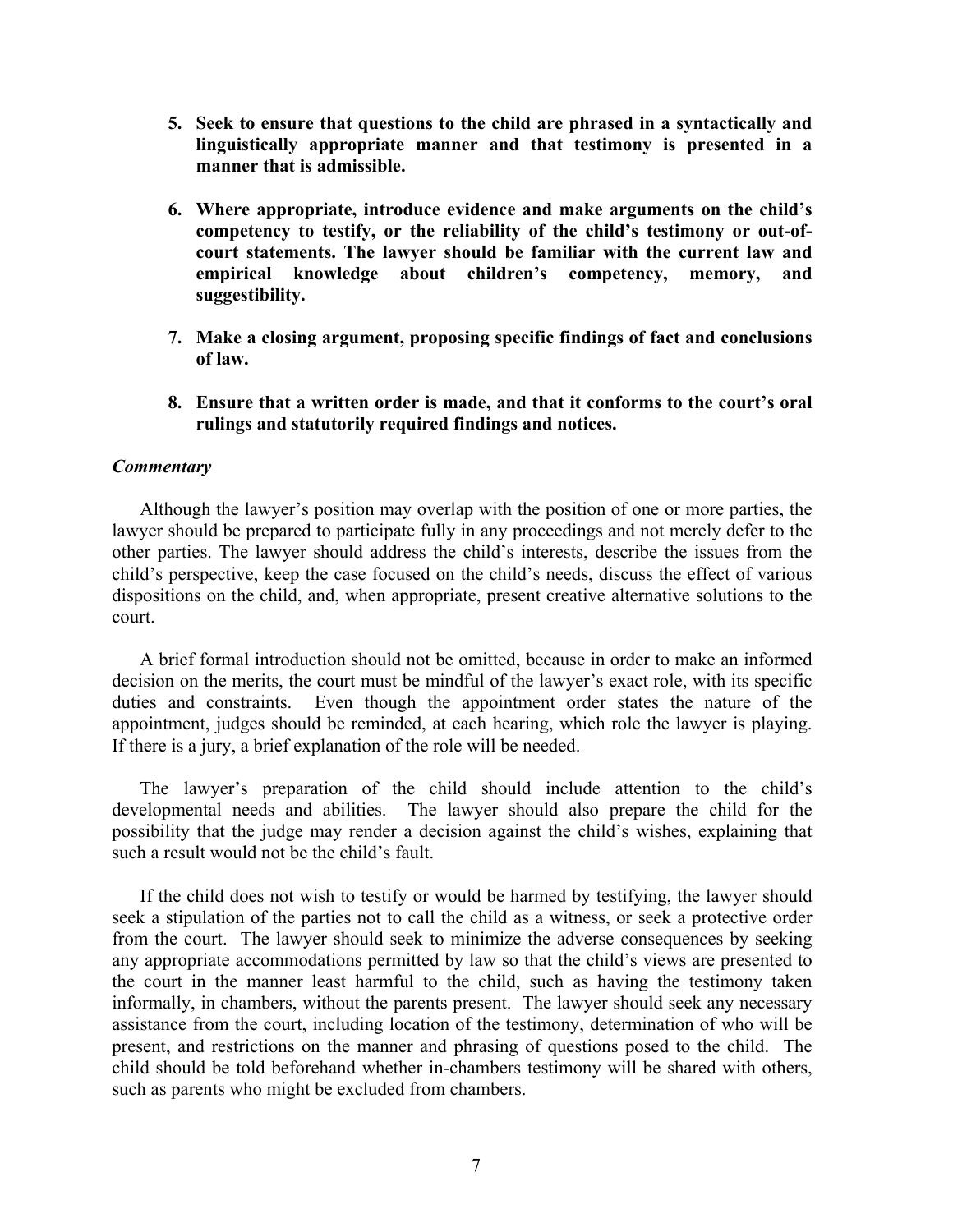Questions to the child should be phrased consistently with the law and research regarding children's testimony, memory, and suggestibility. The information a child gives is often misleading, especially if adults have not understood how to ask children developmentally appropriate questions and how to interpret their answers properly. The lawyer must become skilled at recognizing the child's developmental limitations. It may be appropriate to present expert testimony on the issue, or have an expert present when a young child is directly involved in the litigation, to point out any developmentally inappropriate phrasing of questions.

The competency issue may arise in the unusual circumstance of the child being called as a live witness, as well as when the child's input is sought by other means such as inchambers meetings, closed-circuit television testimony, etc. Many jurisdictions have abolished presumptive ages of competency and replaced them with more flexible, case-bycase analyses. Competency to testify involves the abilities to perceive and relate. If necessary and appropriate, the lawyer should present expert testimony to establish competency or reliability or to rehabilitate any impeachment of the child on those bases.

# **H. Appeals**

- **1. If appeals on behalf of the child are allowed by state law, and if it has been decided pursuant to Standard IV-D or V-G that such an appeal is necessary, the lawyer should take all steps necessary to perfect the appeal and seek appropriate temporary orders or extraordinary writs necessary to protect the interests of the child during the pendency of the appeal.**
- **2. The lawyer should participate in any appeal filed by another party, concerning issues relevant to the child and within the scope of the appointment, unless discharged.**
- **3. When the appeals court's decision is received, the lawyer should explain it to the child.**

# *Commentary*

The lawyer should take a position in any appeal filed by a party or agency. In some jurisdictions, the lawyer's appointment does not include representation on appeal, but if the child's interests are affected by the issues raised in the appeal, the lawyer should seek an appointment on appeal or seek appointment of appellate counsel.

As with other court decisions, the lawyer should explain in terms the child can understand the nature and consequences of the appeals court's decision, whether there are further appellate remedies, and what more, if anything, will be done in the trial court following the decision.

#### **I. Enforcement**

**The lawyer should monitor the implementation of the court's orders and address any non-compliance.**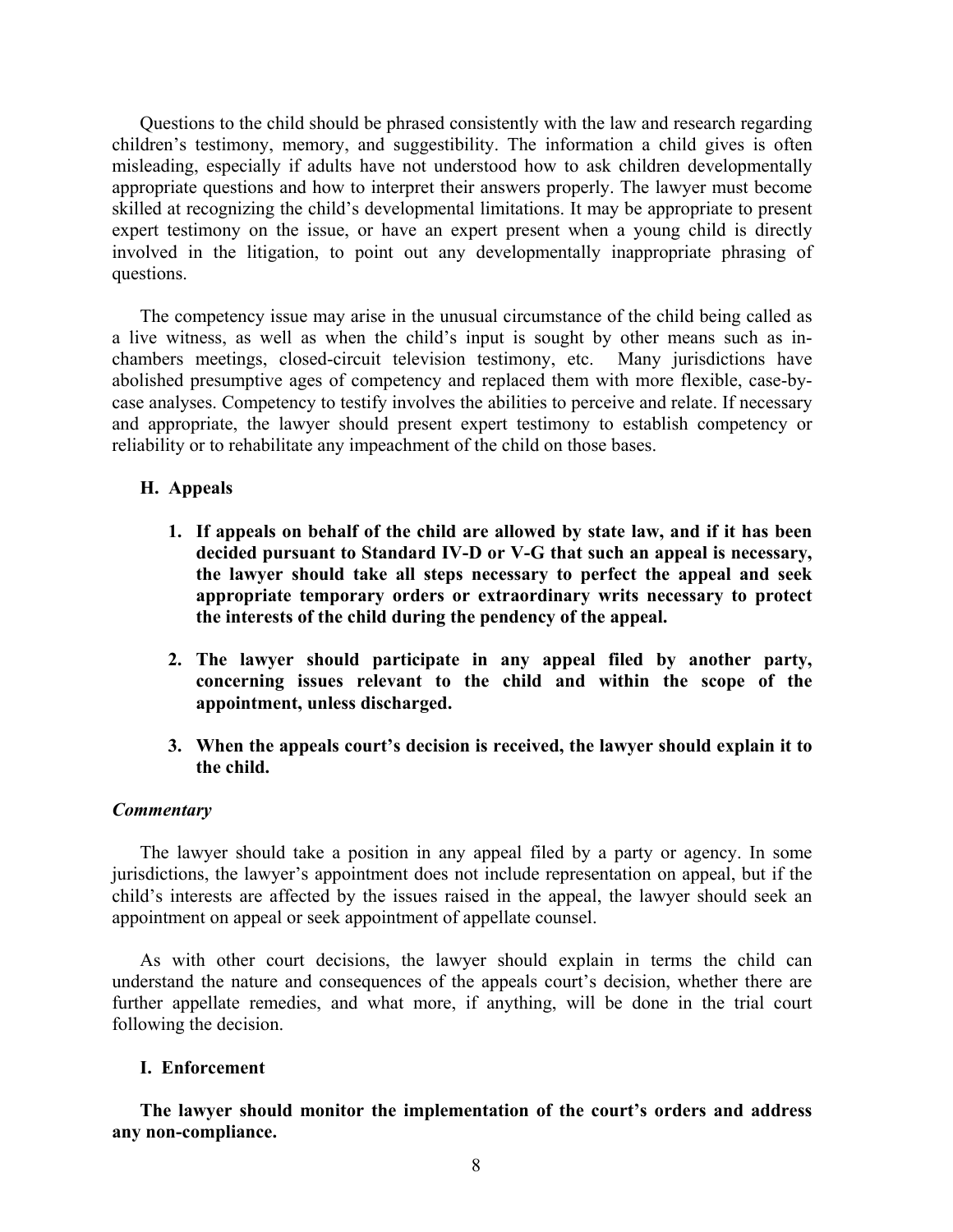## **J. End of Representation**

**When the representation ends, the lawyer should inform the child in a developmentally appropriate manner.** 

## **IV. CHILD'S ATTORNEYS**

- **A. Ethics and Confidentiality** 
	- **1. Child's Attorneys are bound by their states' ethics rules in all matters.**
	- **2. A Child's Attorney appointed to represent two or more children should remain alert to the possibility of a conflict that could require the lawyer to decline representation or withdraw from representing all of the children.**

## *Commentary*

The child is an individual with independent views. To ensure that the child's independent voice is heard, the Child's Attorney should advocate the child's articulated position, and owes traditional duties to the child as client, subject to Rules 1.2(a) and 1.14 of the Model Rules of Professional Conduct (2002).

The Model Rules of Professional Conduct (2002) (which in their amended form may not yet have been adopted in a particular state) impose a broad duty of confidentiality concerning all "information relating to the representation of a client", but they also modify the traditional exceptions to confidentiality. Under Model Rule 1.6 (2002), a lawyer may reveal information without the client's informed consent "to the extent the lawyer reasonably believes necessary … to prevent reasonably certain death or substantial bodily harm", or "to comply with other law or a court order", or when "the disclosure is impliedly authorized in order to carry out the representation". Also, according to Model Rule 1.14(c) (2002), "the lawyer is impliedly authorized under Rule 1.6(a) to reveal information about the client, but only to the extent reasonably necessary to protect the client's interests" when acting under Rule 1.14 to protect a client with "diminished capacity" who "is at risk of substantial physical, financial or other harm."

Model Rule 1.7  $(1)(1)$  (2002) provides that "a lawyer shall not represent a client if ... the representation of one client will be directly adverse to another client ... ." Some diversity between siblings' views and priorities does not pose a direct conflict. But when two siblings aim to achieve fundamentally incompatible outcomes in the case as a whole, they are "directly adverse." Comment [8] to Model Rule 1.7 (2002) states: "... a conflict of interest exists if there is a significant risk that a lawyer's ability to consider, recommend or carry out an appropriate course of action for the client will be materially limited ... a lawyer asked to represent several individuals ... is likely to be materially limited in the lawyer's ability to recommend or advocate all possible positions that each might take because of the lawyer's duty of loyalty to the others. ... The critical questions are the likelihood that a difference in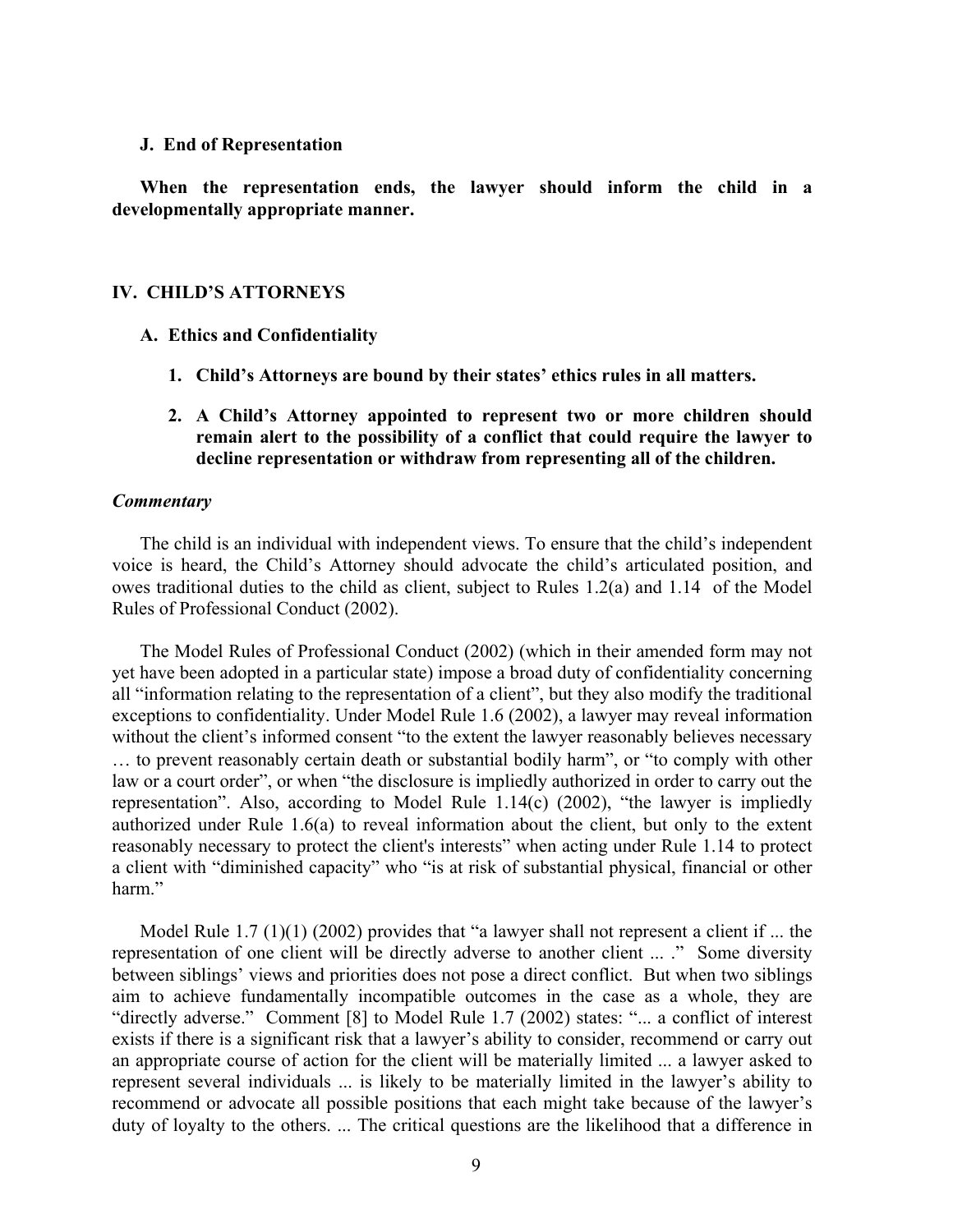interests will eventuate and, if it does, whether it will materially interfere with the lawyer's independent professional judgment in considering alternatives or foreclose courses of action that reasonably should be pursued on behalf of the client."

## **B. Informing and Counseling the Client**

**In a developmentally appropriate manner, the Child's Attorney should:** 

- **1. Meet with the child upon appointment, before court hearings, when apprised of emergencies or significant events affecting the child, and at other times as needed.**
- **2. Explain to the child what is expected to happen before, during and after each hearing.**
- **3. Advise the child and provide guidance, communicating in a way that maximizes the child's ability to direct the representation.**
- **4. Discuss each substantive order, and its consequences, with the child.**

### *Commentary*

Meeting with the child is important before court hearings and case reviews. Such inperson meetings allow the lawyer to explain to the child what is happening, what alternatives might be available, and what will happen next.

The Child's Attorney has an obligation to explain clearly, precisely, and in terms the client can understand, the meaning and consequences of the client's choices. A child may not understand the implications of a particular course of action. The lawyer has a duty to explain in a developmentally appropriate way such information as will assist the child in having maximum input in decision-making. The lawyer should inform the child of the relevant facts and applicable laws and the ramifications of taking various positions, which may include the impact of such decisions on other family members or on future legal proceedings. The lawyer may express an opinion concerning the likelihood of the court or other parties accepting particular positions. The lawyer may inform the child of an expert's recommendations germane to the issue.

As in any other lawyer/client relationship, the lawyer may express his or her assessment of the case, and of the best position for the child to take, and the reasons underlying such recommendation, and may counsel against the pursuit of particular goals sought by the client. However, a child may agree with the lawyer for inappropriate reasons. A lawyer must remain aware of the power dynamics inherent in adult/child relationships, recognize that the child may be more susceptible to intimidation and manipulation than some adult clients, and strive to detect and neutralize those factors. The lawyer should carefully choose the best time to express his or her assessment of the case. The lawyer needs to understand what the child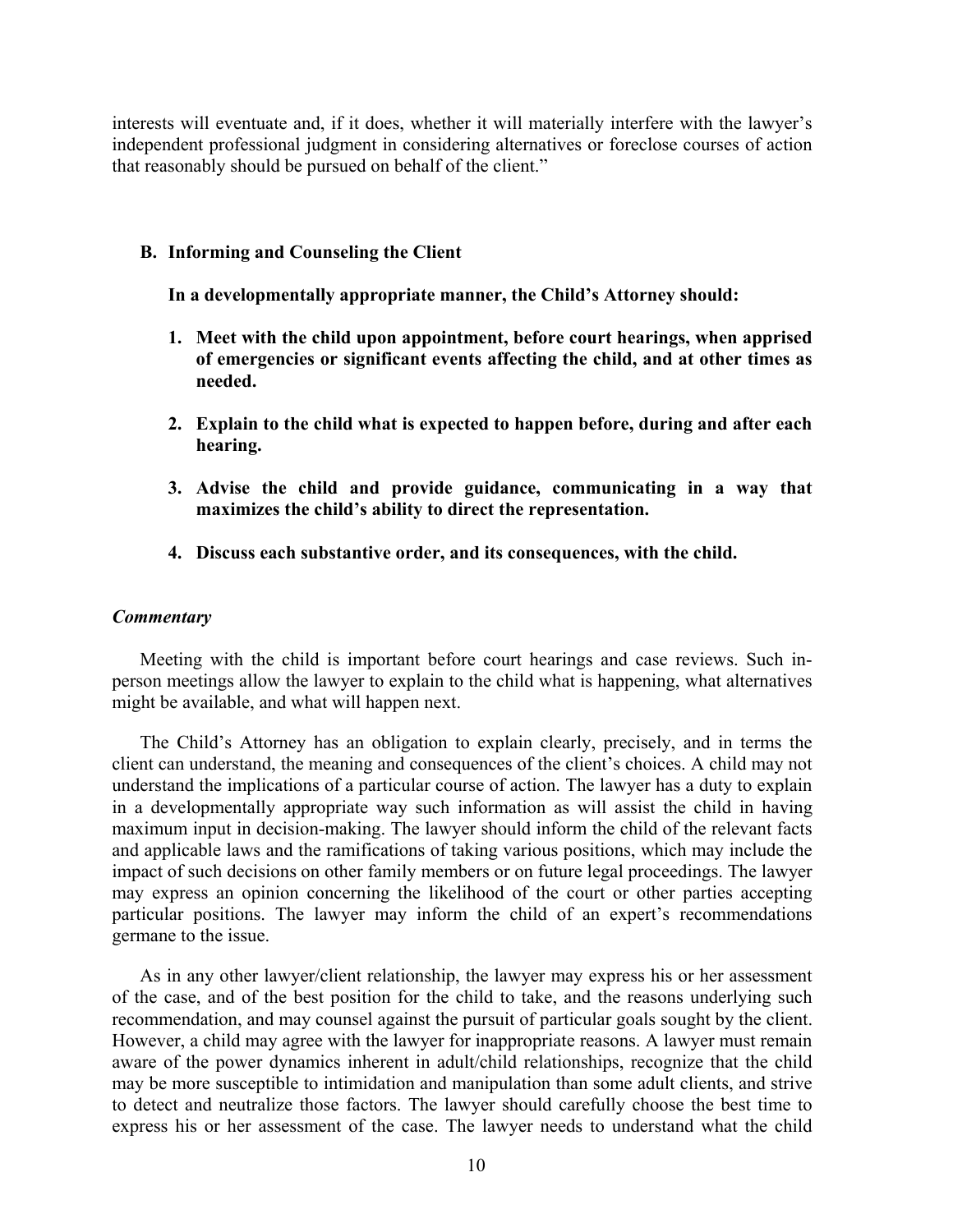knows, and what factors are influencing the child's decision. The lawyer should attempt to determine from the child's opinion and reasoning what factors have been most influential or have been confusing or glided over by the child.

The lawyer for the child has dual fiduciary duties to the child which must be balanced. On the one hand, the lawyer has a duty to ensure that the client is given the information necessary to make an informed decision, including advice and guidance. On the other hand, the lawyer has a duty not to overbear the will of the client. While the lawyer may attempt to persuade the child to accept a particular position, the lawyer may not advocate a position contrary to the child's expressed position except as provided by the applicable ethical standards.

Consistent with the rules of confidentiality and with sensitivity to the child's privacy, the lawyer should consult with the child's therapist and other experts and obtain appropriate records. For example, a child's therapist may help the child to understand why an expressed position is dangerous, foolish, or not in the child's best interests. The therapist might also assist the lawyer in understanding the child's perspective, priorities, and individual needs. Similarly, significant persons in the child's life may educate the lawyer about the child's needs, priorities, and previous experiences.

As developmentally appropriate, the Child's Attorney should consult the child prior to any settlement becoming binding.

The child is entitled to understand what the court has done and what that means to the child, at least with respect to those portions of the order that directly affect the child. Children sometimes assume that orders are final and not subject to change. Therefore, the lawyer should explain whether the order may be modified at another hearing, or whether the actions of the parties may affect how the order is carried out.

# **C. Client Decisions**

**The Child's Attorney should abide by the client's decisions about the objectives of the representation with respect to each issue on which the child is competent to direct the lawyer, and does so. The Child's Attorney should pursue the child's expressed objectives, unless the child requests otherwise, and follow the child's direction, throughout the case.** 

### *Commentary*

The child is entitled to determine the overall objectives to be pursued. The Child's Attorney may make certain decisions about the manner of achieving those objectives, particularly on procedural matters, as any adult's lawyer would. These Standards do not require the lawyer to consult with the child on matters which would not require consultation with an adult client, nor to discuss with the child issues for which the child's developmental limitations make it not feasible to obtain the child's direction, as with an infant or preverbal child.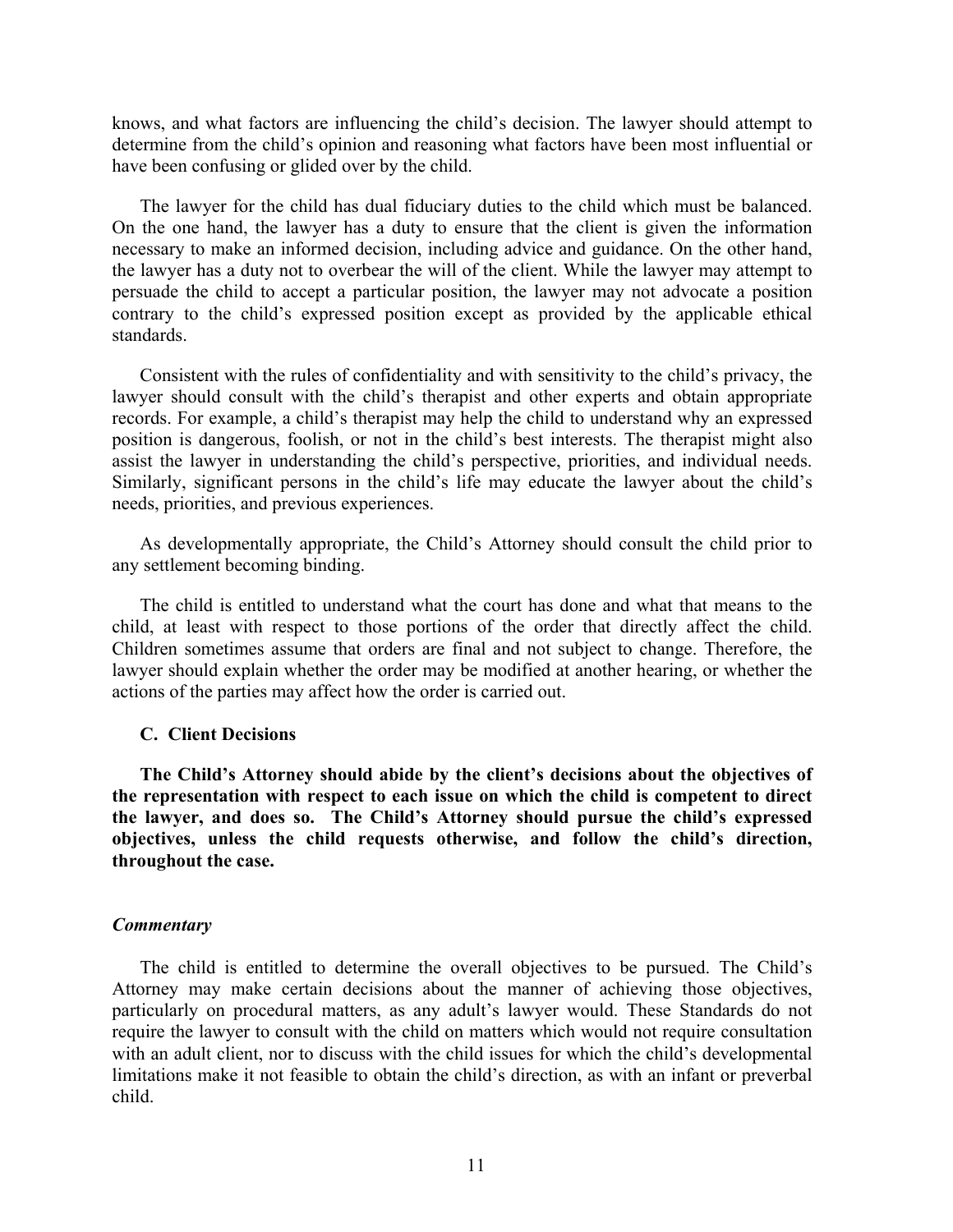**1. The Child's Attorney should make a separate determination whether the child has "diminished capacity" pursuant to Model Rule 1.14 (2000) with respect to each issue in which the child is called upon to direct the representation.** 

# *Commentary*

These Standards do not presume that children of certain ages are "impaired," "disabled," "incompetent," or lack capacity to determine their position in litigation. Disability is contextual, incremental, and may be intermittent. The child's ability to contribute to a determination of his or her position is functional, depending upon the particular position and the circumstances prevailing at the time the position must be determined. Therefore, a child may be able to determine some positions in the case but not others. Similarly, a child may be able to direct the lawyer with respect to a particular issue at one time but not at another.

**2. If the child does not express objectives of representation, the Child's Attorney should make a good faith effort to determine the child's wishes, and advocate according to those wishes if they are expressed. If a child does not or will not express objectives regarding a particular issue or issues, the Child's Attorney should determine and advocate the child's legal interests or request the appointment of a Best Interests Attorney.** 

# *Commentary*

There are circumstances in which a child is unable to express any positions, as in the case of a preverbal child. Under such circumstances, the Child's Attorney should represent the child's legal interests or request appointment of a Best Interests Attorney. "Legal interests" are distinct from "best interests" and from the child's objectives. Legal interests are interests of the child that are specifically recognized in law and that can be protected through the courts. A child's legal interests could include, for example, depending on the nature of the case, a special needs child's right to appropriate educational, medical, or mental health services; helping assure that children needing residential placement are placed in the least restrictive setting consistent with their needs; a child's child support, governmental and other financial benefits; visitation with siblings, family members, or others the child wishes to maintain contact with; and a child's due process or other procedural rights.

The child's failure to express a position is different from being unable to do so, and from directing the lawyer not to take a position on certain issues. The child may **have no** opinion with respect to a particular issue, or may delegate the decision-making authority. The child may not want to assume the responsibility of expressing a position because of loyalty conflicts or the desire not to hurt one of the parties. In that case, the lawyer is free to pursue the objective that appears to be in the client's legal interests based on information the lawyer has, and positions the child has already expressed. A position chosen by the lawyer should not contradict or undermine other issues about which the child has expressed a viewpoint. However, before reaching that point the lawyer should clarify with the child whether the child wants the lawyer to take a position, or to remain silent with respect to that issue, or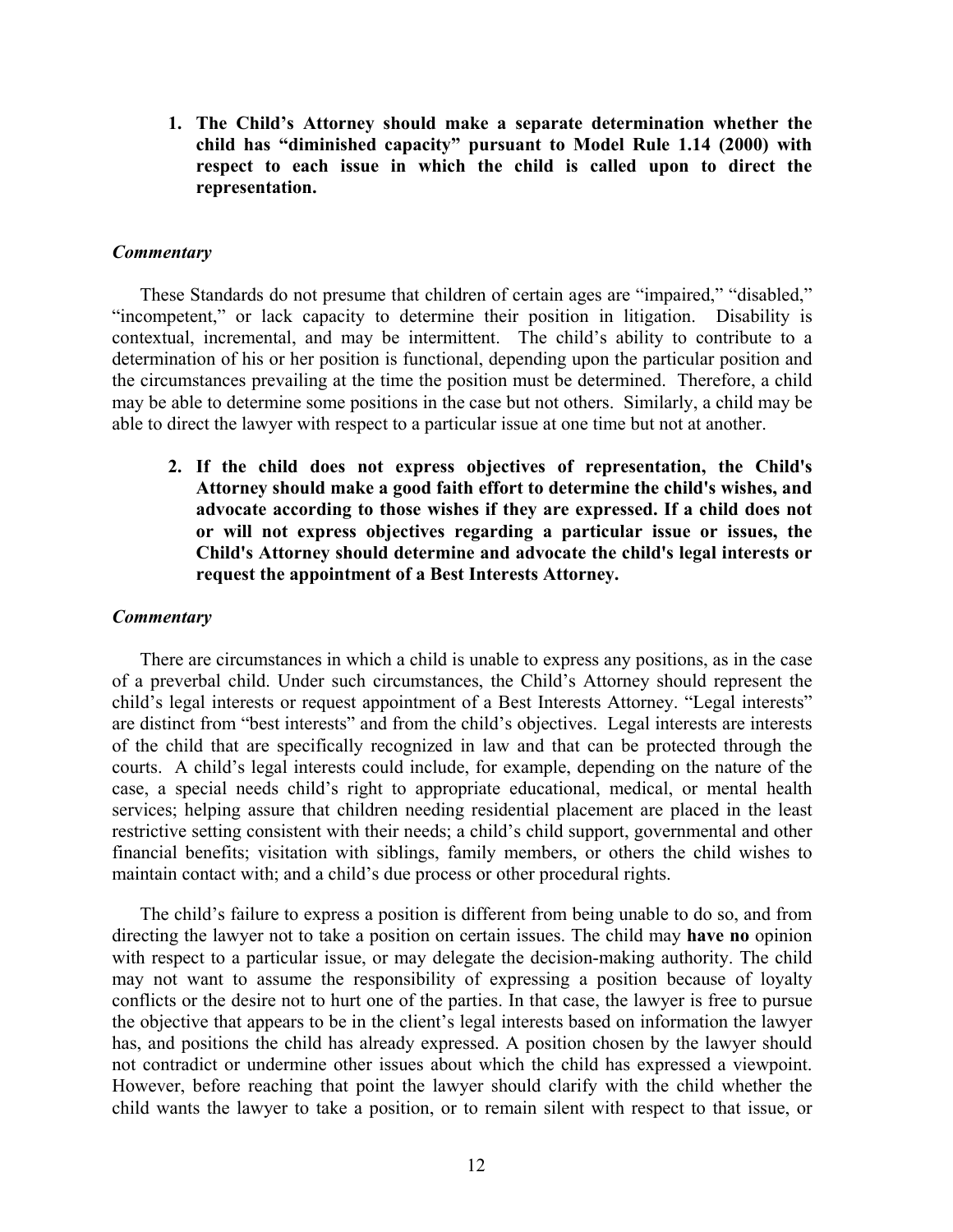wants the point of view expressed only if the party is out of the room. The lawyer is then bound by the child's directive.

**3. If the Child's Attorney determines that pursuing the child's expressed objective would put the child at risk of substantial physical, financial or other harm, and is not merely contrary to the lawyer's opinion of the child's interests, the lawyer may request appointment of a separate Best Interests Attorney and continue to represent the child's expressed position, unless the child's position is prohibited by law or without any factual foundation. The Child's Attorney should not reveal the reason for the request for a Best Interests Attorney, which would compromise the child's position, unless such disclosure is authorized by the ethics rule on confidentiality that is in force in the state.** 

#### *Commentary*

One of the most difficult ethical issues for lawyers representing children occurs when the child is able to express a position and does so, but the lawyer believes that the position chosen is wholly inappropriate or could result in serious injury to the child. This is particularly likely to happen with respect to an abused child whose home is unsafe, but who desires to remain or return home. A child may desire to live in a dangerous situation because it is all he or she knows, because of a feeling of blame or of responsibility to take care of a parent, or because of threats or other reasons to fear the parent. The child may choose to deal with a known situation rather than risk the unknown.

It should be remembered in this context that the lawyer is bound to pursue the client's objectives only through means permitted by law and ethical rules. The lawyer may be subject personally to sanctions for taking positions that are not well grounded in fact and warranted by existing law or a good faith argument for the extension**,** modification, or reversal of existing law.

In most cases the ethical conflict involved in asserting a position which would seriously endanger the child, especially by disclosure of privileged information, can be resolved through the lawyer's counseling function, if the lawyer has taken the time to establish rapport with the child and gain that child's trust. While the lawyer should be careful not to apply undue pressure to a child, the lawyer's advice and guidance can often persuade the child to change a dangerous or imprudent position or at least identify alternative choices in case the court denies the child's first choice.

If the child cannot be persuaded, the lawyer has a duty to safeguard the child's interests by requesting appointment of a Best Interests Attorney. As a practical matter, this may not adequately protect the child if the danger to the child was revealed only in a confidential disclosure to the lawyer, because the Best Interests Attorney may never learn of the disclosed danger.

Model Rule 1.14 (2002) provides that "when the lawyer reasonably believes that the client has diminished capacity, is at risk of substantial physical, financial or other harm unless action is taken and cannot adequately act in the client's own interest, the lawyer may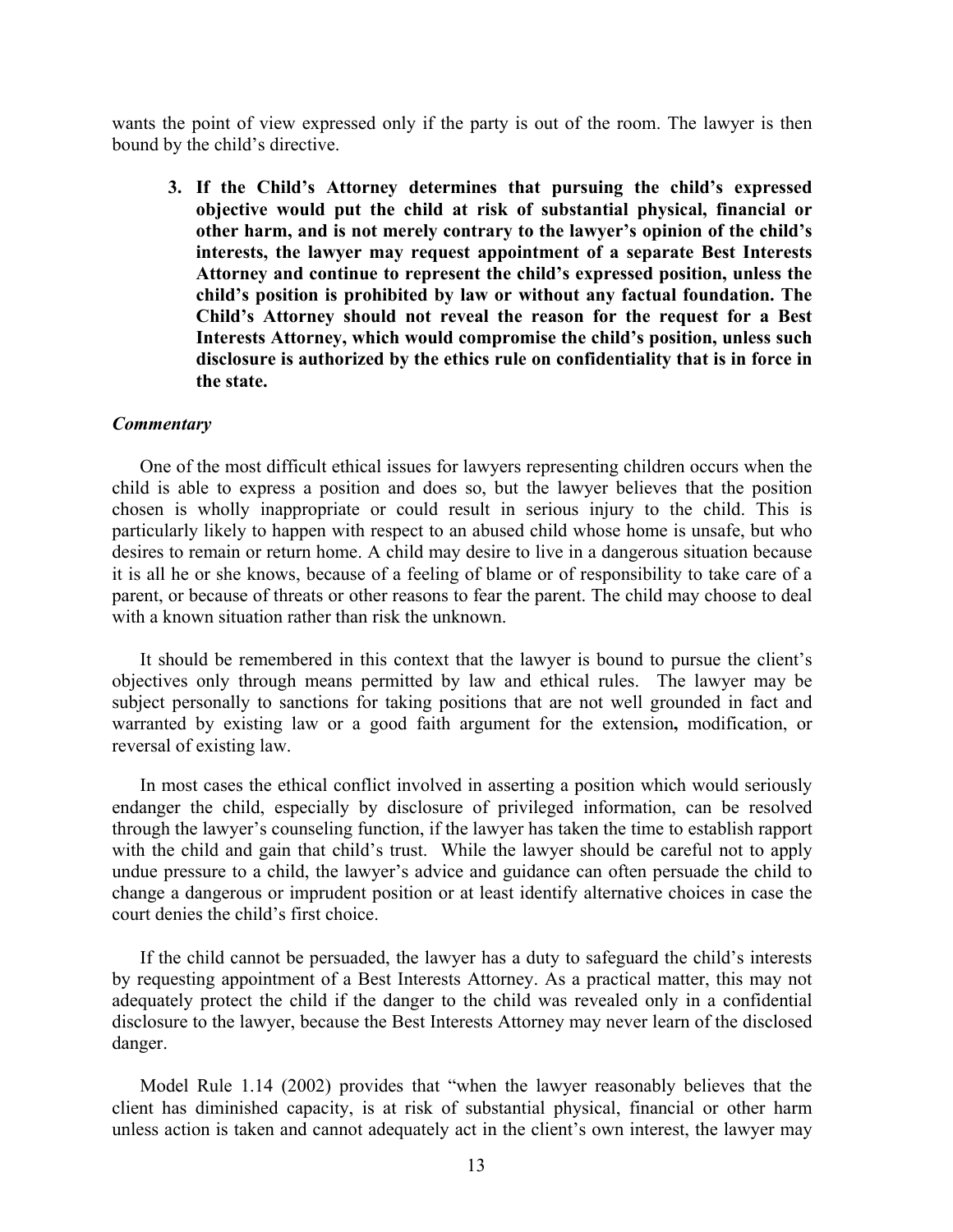take reasonably necessary protective action ... the lawyer is impliedly authorized under Rule 1.6(a) to reveal information about the client, but only to the extent reasonably necessary to protect the client's interests."

If there is a substantial danger of serious injury or death, the lawyer must take the minimum steps which would be necessary to ensure the child's safety, respecting and following the child's direction to the greatest extent possible consistent with the child's safety and ethical rules. States that do not abrogate the lawyer-client privilege or confidentiality, or mandate reporting in cases of child abuse, may permit reports notwithstanding privilege.

**4. The Child's Attorney should discuss with the child whether to ask the judge to meet with the child, and whether to call the child as a witness. The decision should include consideration of the child's needs and desires to do either of these, any potential repercussions of such a decision or harm to the child from testifying or being involved in case, the necessity of the child's direct testimony, the availability of other evidence or hearsay exceptions which may substitute for direct testimony by the child, and the child's developmental ability to provide direct testimony and withstand cross-examination. Ultimately, the Child's Attorney is bound by the child's direction concerning testifying.** 

# *Commentary*

Decisions about the child's testifying should be made individually, based on the circumstances. If the child has a therapist, the attorney should consult the therapist about the decision and for help in preparing the child. In the absence of compelling reasons, a child who has a strong desire to testify should be called to do so.

# **D. Appeals**

**Where appeals on behalf of the child are permitted by state law, the Child's Attorney should consider and discuss with the child, as developmentally appropriate, the possibility of an appeal. If the child, after consultation, wishes to appeal the order, and the appeal has merit, the Child's Attorney should appeal. If the Child's Attorney determines that an appeal would be frivolous or that he or she lacks the expertise necessary to handle the appeal, he or she should notify the court and seek to be discharged or replaced.** 

# *Commentary*

The lawyer should explain not only any legal possibility of an appeal, but also the ramifications of filing an appeal, including delaying conclusion of the case, and what will happen pending a final decision.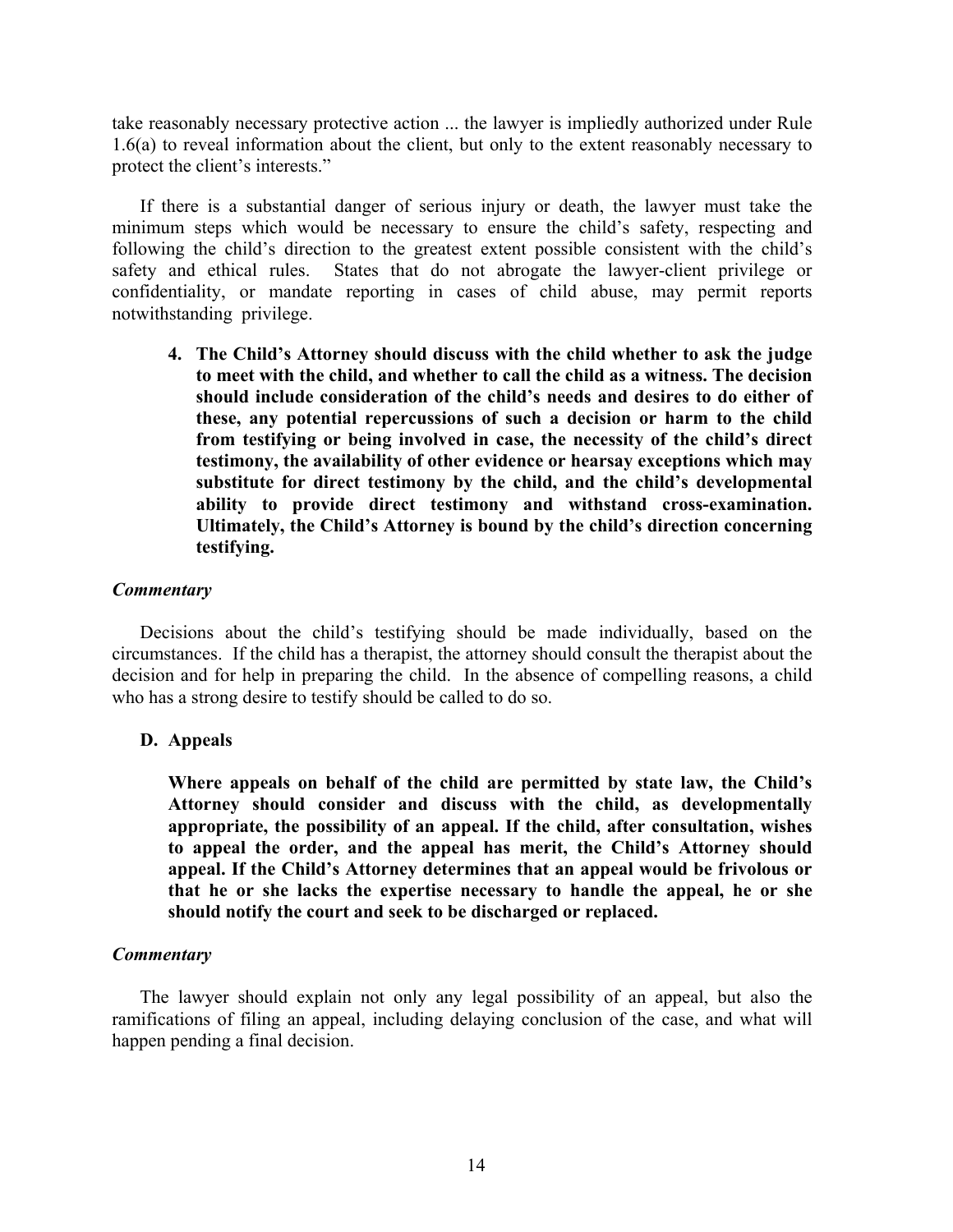#### **E. Obligations after Initial Disposition**

**The Child's Attorney should perform, or when discharged, seek to ensure, continued representation of the child at all further hearings, including at administrative or judicial actions that result in changes to the child's placement or services, so long as the court maintains its jurisdiction.** 

## *Commentary*

Representing a child continually presents new tasks and challenges due to the passage of time and the changing needs of the child. The bulk of the Child's Attorney's work often comes after the initial hearing. The Child's Attorney should stay in touch with the child, with the parties or their counsel, and any other caretakers, case workers, and service providers throughout the term of appointment to attempt to ensure that the child's needs are met and that the case moves quickly to an appropriate resolution.

## **F. End of Representation**

**The Child's Attorney should discuss the end of the legal representation with the child, what contacts, if any, the Child's Attorney and the child will continue to have, and how the child can obtain assistance in the future, if necessary.** 

## **V. BEST INTERESTS ATTORNEYS**

### **A. Ethics**

**Best Interests Attorneys are be bound by their states' ethics rules in all matters except as dictated by the absence of a traditional attorney-client relationship with the child and the particular requirements of their appointed tasks. Even outside of an attorney-client relationship, all lawyers have certain ethical duties toward the court, parties in a case, the justice system, and the public.** 

#### *Commentary*

Siblings with conflicting views do not pose a conflict of interest for a Best Interests Attorney, because such a lawyer is not bound to advocate a client's objective. A Best Interests Attorney in such a case should report the relevant views of all the children in accordance with Standard V-F-3, and advocate the children's best interests in accordance with Standard V-F-1.

#### **B. Confidentiality**

**A child's communications with the Best Interests Attorney are subject to state ethics rules on lawyer-client confidentiality, except that the lawyer may also use the child's confidences for the purposes of the representation without disclosing them.**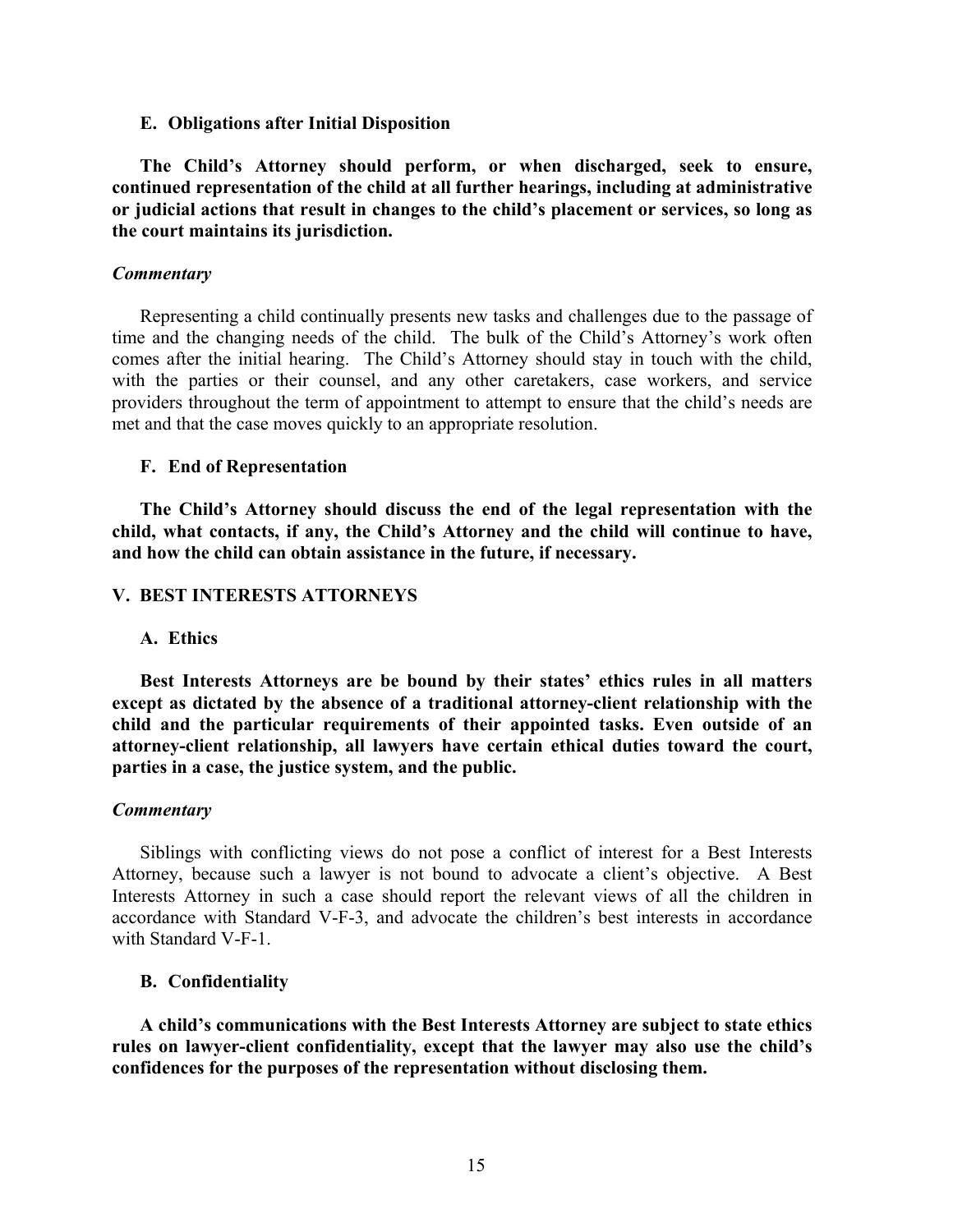ABA Model Rule 1.6(a) bars any release of information "except for disclosures that are impliedly authorized in order to carry out the representation." Under DR 4-101(C)(2), a lawyer may reveal confidences when "required by law or court order". As for communications that are not subject to disclosure under these or other applicable ethics rules, a Best Interests Attorney may use them to further the child's best interests, without disclosing them. The distinction between use and disclosure means, for example, that if a child tells the lawyer that a parent takes drugs; the lawyer may seek and present other evidence of the drug use, but may not reveal that the initial information came from the child. For more discussion of exceptions to confidentiality, see the Commentary to Standard IV-A.

# **C. Limited Appointments**

**If the court appoints the Best Interests Attorney to handle only a specific issue, the Best Interests Attorney's tasks may be reduced as the court may direct.** 

**D. Explaining Role to the Child** 

**In a developmentally appropriate manner, the Best Interests Attorney should explain to the child that the Best Interests Attorney will (1) investigate and advocate the child's best interests, (2) will investigate the child's views relating to the case and will report them to the court unless the child requests that they not be reported, and (3) will use information from the child for those purposes, but (4) will not necessarily advocate what the child wants as a lawyer for a client would.** 

# **E. Investigations**

**The Best Interests Attorney should conduct thorough, continuing, and independent investigations, including:** 

- **1. Reviewing any court files of the child, and of siblings who are minors or are still in the home, potentially relevant court files of parties and other household members, and case-related records of any social service agency and other service providers;**
- **2. Reviewing child's social services records, if any, mental health records (except as otherwise provided in Standard VI-A-4), drug and alcohol-related records, medical records, law enforcement records, school records, and other records relevant to the case;**
- **3. Contacting lawyers for the parties, and nonlawyer representatives or courtappointed special advocates (CASAs);**
- **4. Contacting and meeting with the parties, with permission of their lawyers;**
- **5. Interviewing individuals significantly involved with the child, who may in the lawyer's discretion include, if appropriate, case workers, caretakers,**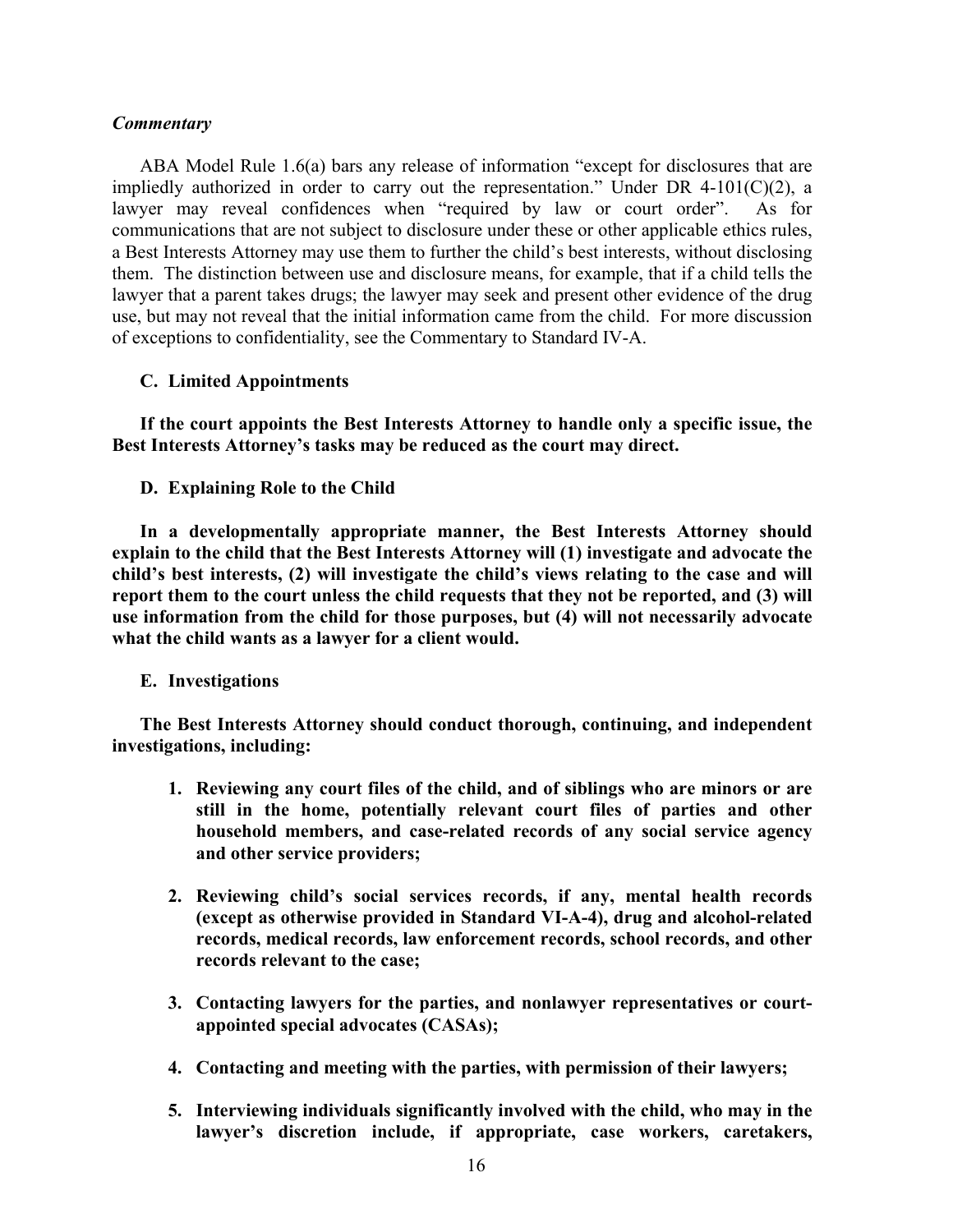**neighbors, relatives, school personnel, coaches, clergy, mental health professionals, physicians, law enforcement officers, and other potential witnesses;** 

- **6. Reviewing the relevant evidence personally, rather than relying on other parties' or counsel's descriptions and characterizations of it;**
- **7. Staying apprised of other court proceedings affecting the child, the parties and other household members.**

# *Commentary*

Relevant files to review include those concerning child protective services, developmental disabilities, juvenile delinquency, mental health, and educational agencies. These records can provide a more complete context for the current problems of the child and family. Information in the files may suggest additional professionals and lay witnesses who should be contacted.

Though courts should order automatic access to records, the lawyer may still need to use subpoenas or other discovery or motion procedures to obtain the relevant records, especially those which pertain to the parties.

Meetings with the children and all parties are among the most important elements of a competent investigation. However, there may be a few cases where a party's lawyer will not allow the Best-Interests Attorney to communicate with the party. Model Rule 4.2 prohibits such contact without consent of the party's lawyer. In some such cases, the Best-Interests Attorney may be able to obtain permission for a meeting with the party's lawyer present. When the party has no lawyer, Model Rule 4.3 allows contact but requires reasonable efforts to correct any apparent misunderstanding of the Best-Interests Attorney's role.

The parties' lawyers may have information not included in any of the available records. They can provide information on their clients' perspectives.

Volunteer CASAs can often provide a great deal of information. The CASA is typically charged with performing an independent factual investigation, getting to know the child, and reporting on the child's best interests. Where there appears to be role conflict or confusion over the involvement of both a lawyer and a CASA in the same case, there should be joint efforts to clarify and define the responsibilities of both.

# **F. Advocating the Child's Best Interests**

- **1. Any assessment of, or argument on, the child's best interests should be based on objective criteria as set forth in the law related to the purposes of the proceedings.**
- **2. Best Interests Attorneys should bring to the attention of the court any facts which, when considered in context, seriously call into question the advisability of any agreed settlement.**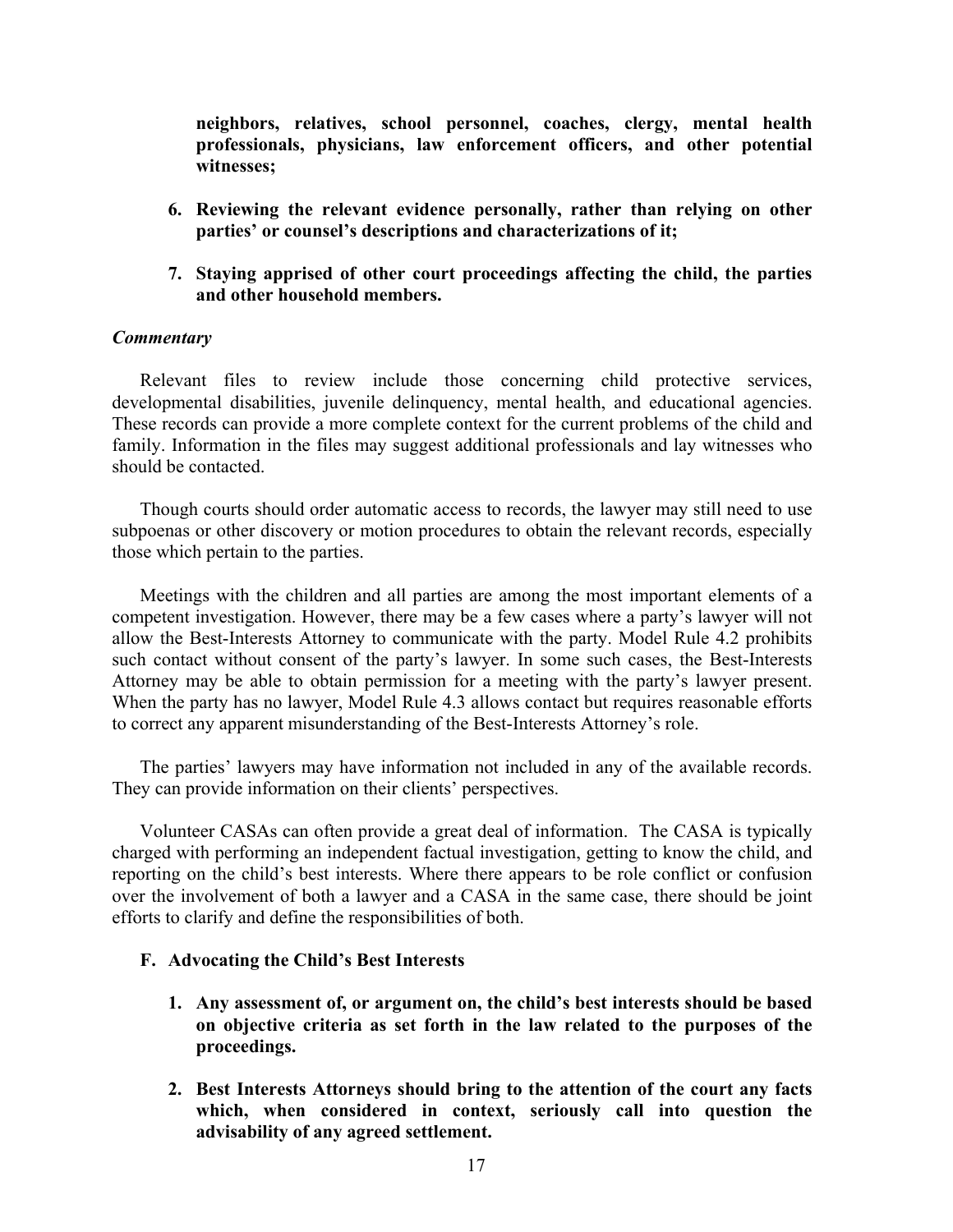**3. At hearings on custody or parenting time, Best Interests Attorneys should present the child's expressed desires (if any) to the court, except for those that the child expressly does not want presented.** 

#### *Commentary*

Determining a child's best interests is a matter of gathering and weighing evidence, reaching factual conclusions and then applying legal standards to them. Factors in determining a child's interests will generally be stated in a state's statutes and case law, and Best Interests Attorneys must be familiar with them and how courts apply them. A child's desires are usually one of many factors in deciding custody and parenting time cases, and the weight given them varies with age and circumstances.

A Best Interests Attorney is functioning in a nontraditional role by determining the position to be advocated independently of the client. The Best Interests Attorney should base this determination, however, on objective criteria concerning the child's needs and interests, and not merely on the lawyer's personal values, philosophies, and experiences. A bestinterests case should be based on the state's governing statutes and case law, or a good faith argument for modification of case law. The lawyer should not use any other theory, doctrine, model, technique, ideology, or personal rule of thumb without explicitly arguing for it in terms of governing law on the best interests of the child. The trier of fact needs to understand any such theory in order to make an informed decision in the case.

The lawyer must consider the child's individual needs. The child's various needs and interests may be in conflict and must be weighed against each other. The child's developmental level, including his or her sense of time, is relevant to an assessment of needs. The lawyer may seek the advice and consultation of experts and other knowledgeable people in determining and weighing such needs and interests.

As a general rule Best Interests Attorneys should encourage, not undermine, settlements. However, in exceptional cases where the Best Interests Attorney reasonably believes that the settlement would endanger the child and that the court would not approve the settlement were it aware of certain facts, the Best Interests Attorney should bring those facts to the court's attention. This should not be done by ex parte communication. The Best Interests Attorney should ordinarily discuss her or his concerns with the parties and counsel in an attempt to change the settlement, before involving the judge.

#### **G. Appeals**

**Where appeals on behalf of the child are permitted by state law, the Best Interests Attorney should appeal when he or she believes that (1) the trial court's decision is significantly detrimental to the child's welfare, (2) an appeal could be successful considering the law, the standard of review, and the evidence that can be presented to the appellate court, and (3) the probability and degree of benefit to the child outweighs the probability and degree of detriment to the child from extending the litigation and expense that the parties will undergo.**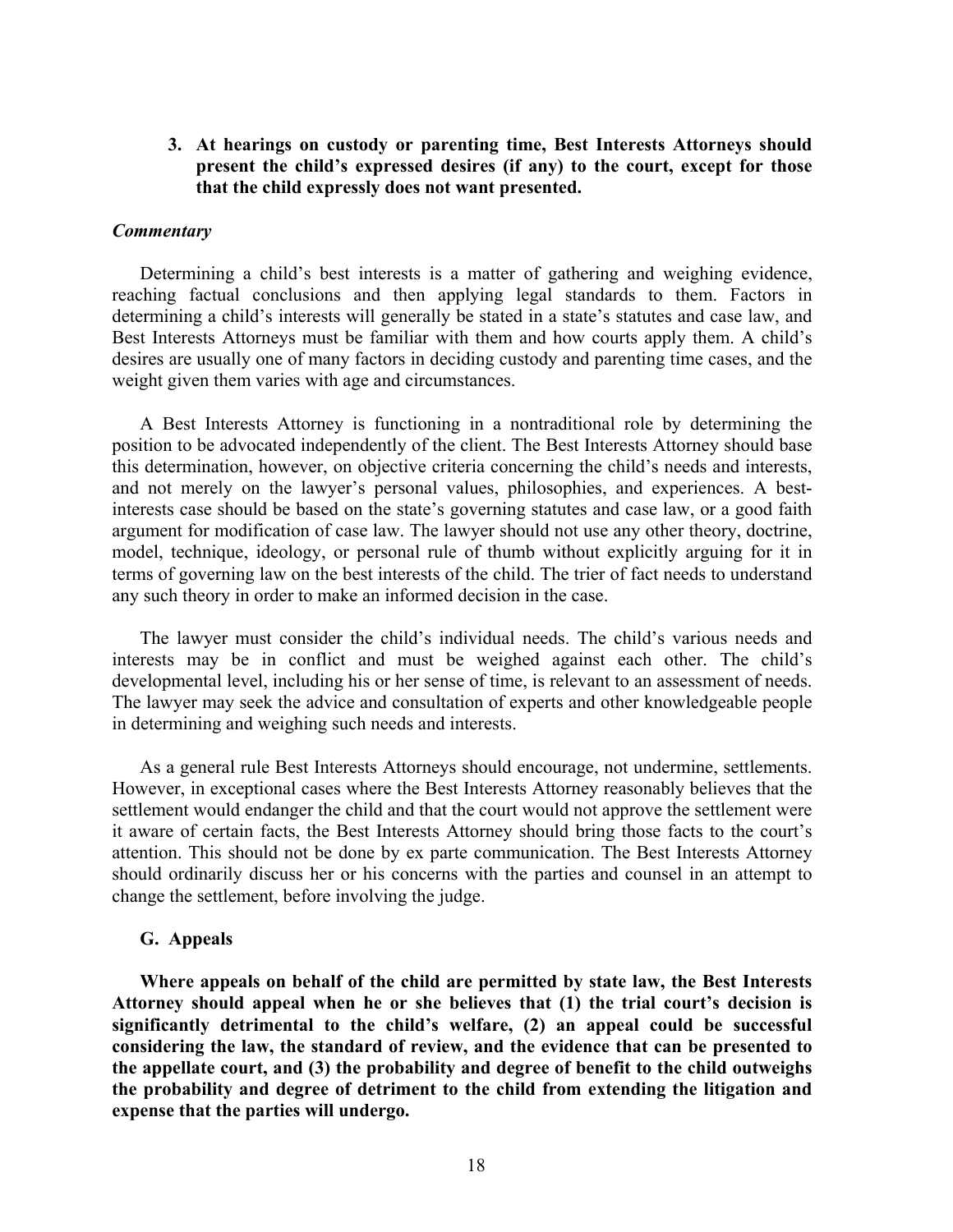# **VI. COURTS**

# **A. Appointment of Lawyers**

**A court should appoint a lawyer as a Child's Attorney or Best Interests Attorney as soon as practicable if such an appointment is necessary in order for the court to decide the case.** 

# **1. Mandatory Appointment**

**A court should appoint a lawyer whenever such an appointment is mandated by state law. A court should also appoint a lawyer in accordance with the A.B.A. Standards of Practice for Representing a Child in Abuse and Neglect Cases (1996) when considering allegations of child abuse or neglect that warrant state intervention.**

# *Commentary*

Whether in a divorce, custody or child protection case, issues such as abuse, neglect or other dangers to the child create an especially compelling need for lawyers to protect the interests of children. Lawyers in these cases must take appropriate steps to ensure that harm to the child is minimized while the custody case is being litigated. Appointing a lawyer is no substitute for a child protective services investigation or other law enforcement investigation, where appropriate. The situation may call for referrals to or joinder of child protection officials, transfer of the case to the juvenile dependency court, or steps to coordinate the case with a related ongoing child protection proceeding, which may be in a different court. Any question of child maltreatment should be a critical factor in the court's resolution of custody and parenting time proceedings, and should be factually resolved before permanent custody and parenting time are addressed. A serious forensic investigation to find out what happened should come before, and not be diluted by, a more general investigation into the best interests of the child.

# **2. Discretionary Appointment**

**In deciding whether to appoint a lawyer, the court should consider the nature and adequacy of the evidence to be presented by the parties; other available methods of obtaining information, including social service investigations, and evaluations by mental health professionals; and available resources for payment. Appointment may be most appropriate in cases involving the following factors, allegations or concerns:** 

- **a. Consideration of extraordinary remedies such as supervised visitation, terminating or suspending parenting time, or awarding custody or visitation to a non-parent;**
- **b. Relocation that could substantially reduce the child's time with a parent or sibling;**
- **c. The child's concerns or views;**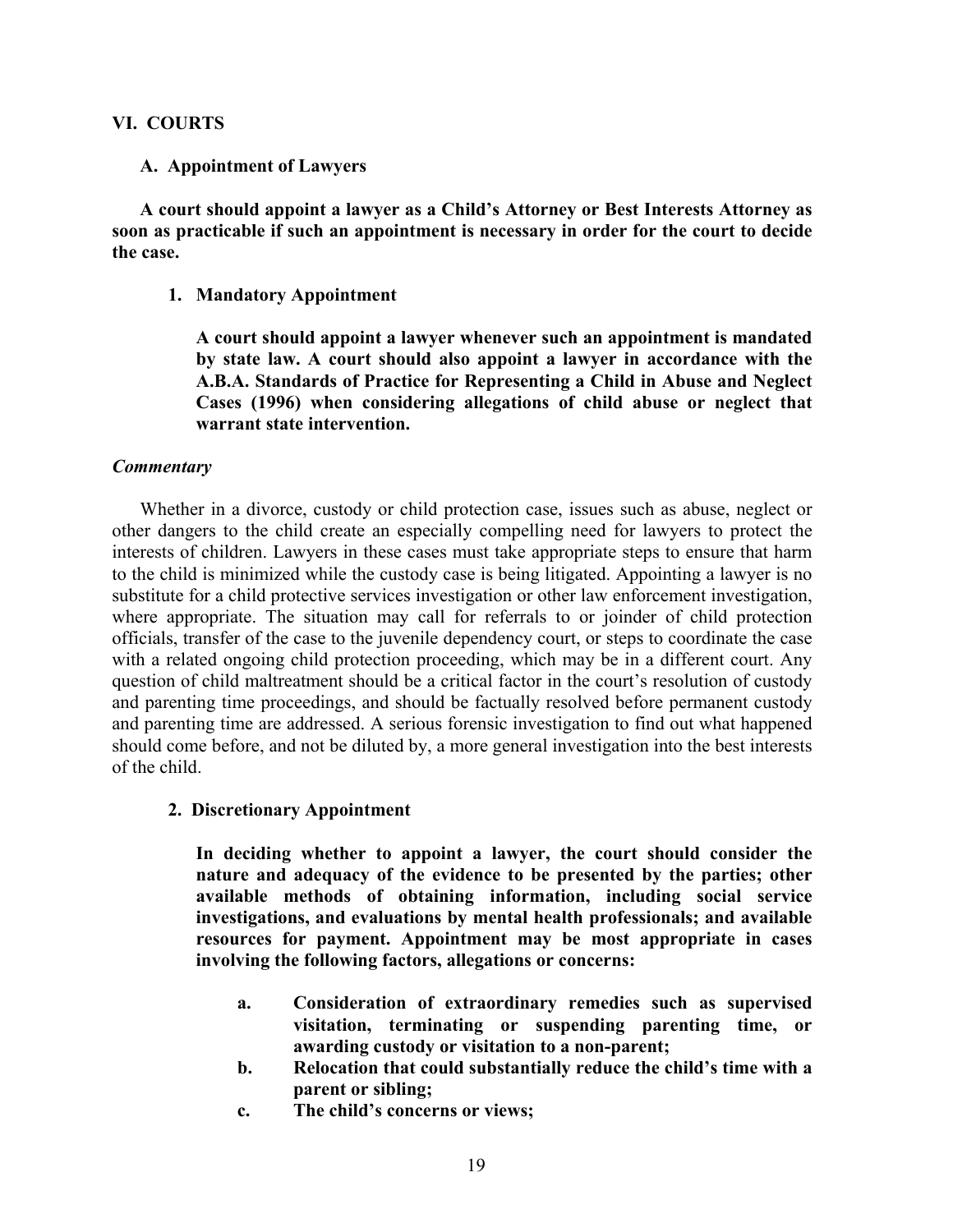- **d. Harm to the child from illegal or excessive drug or alcohol abuse by a child or a party;**
- **e. Disputed paternity;**
- **f. Past or present child abduction or risk of future abduction;**
- **g. Past or present family violence;**
- **h. Past or present mental health problems of the child or a party;**
- **i. Special physical, educational, or mental health needs of a child that require investigation or advocacy;**
- **j. A high level of acrimony;**
- **k. Inappropriate adult influence or manipulation;**
- **l. Interference with custody or parenting time;**
- **m. A need for more evidence relevant to the best interests of the child;**
- **n. A need to minimize the harm to the child from the processes of family separation and litigation; or**
- **o. Specific issues that would best be addressed by a lawyer appointed to address only those issues, which the court should specify in its appointment order.**

In some cases the court's capacity to decide the case properly will be jeopardized without a more child-focused framing of the issues, or without the opportunity for providing additional information concerning the child's best interests. Often, because of a lack of effective counsel for some or all parties, or insufficient investigation, courts are deprived of important information, to the detriment of the children. A lawyer building and arguing the child's case, or a case for the child's best interests, places additional perspectives, concerns, and relevant, material information before the court so it can make a more informed decision.

An important reason to appoint a lawyer is to ensure that the court is made aware of any views the child wishes to express concerning various aspects of the case, and that those views will be given the proper weight that substantive law attaches to them. This must be done in the least harmful manner — that which is least likely to make the child think that he or she is deciding the case and passing judgment on the parents. Courts and lawyers should strive to implement procedures that give children opportunities to be meaningfully heard when they have something they want to say, rather than simply giving the parents another vehicle with which to make their case.

The purpose of child representation is not only to advocate a particular outcome, but also to protect children from collateral damage from litigation. While the case is pending, conditions that deny the children a minimum level of security and stability may need to be remedied or prevented.

Appointment of a lawyer is a tool to protect the child and provide information to help assist courts in deciding a case in accordance with the child's best interests. A decision not to appoint should not be regarded as actionably denying a child's procedural or substantive rights under these Standards, except as provided by state law. Likewise, these Standards are not intended to diminish state laws or practices which afford children standing or the right to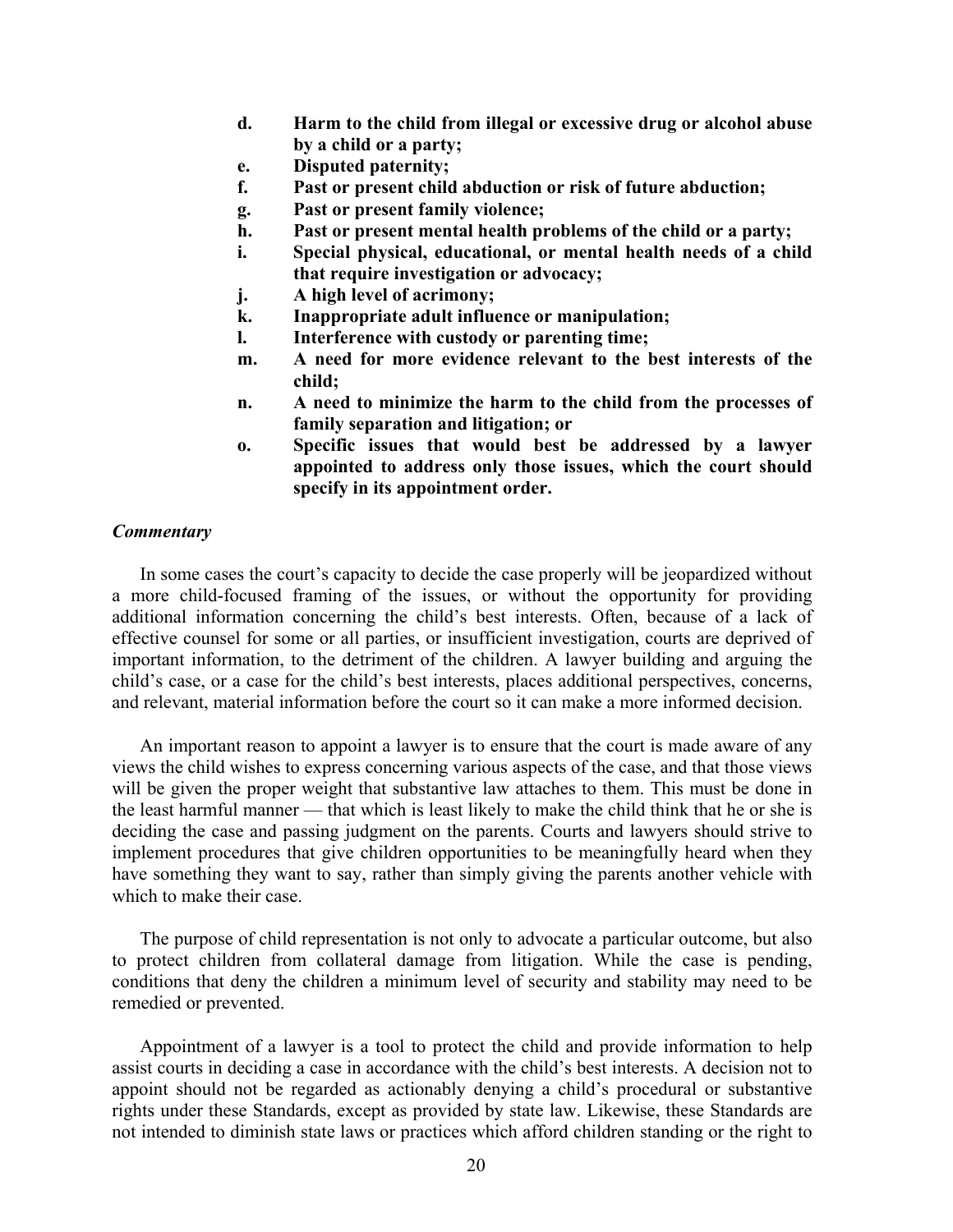more broad representation than provided by these Standards. Similarly, these Standards do not limit any right or opportunity of a child to engage a lawyer or to initiate an action, where such actions or rights are recognized by law or practice.

## **3. Appointment Orders**

**Courts should make written appointment orders on standardized forms, in plain language understandable to non-lawyers, and send copies to the parties as well as to counsel. Orders should specify the lawyer's role as either Child's Attorney or Best Interests Attorney, and the reasons for and duration of the appointment.** 

# *Commentary*

Appointment orders should articulate as precisely as possible the reasons for the appointment and the tasks to be performed. Clarity is needed to inform all parties of the role and authority of the lawyer; to help the court make an informed decision and exercise effective oversight; and to facilitate understanding, acceptance and compliance. A Model Appointment Order is at the end of these Standards.

When the lawyer is appointed for a narrow, specific purpose with reduced duties under Standard VI-A-2(o), the lawyer may need to ask the court to clarify or change the role or tasks as needed to serve the child's interests at any time during the course of the case. This should be done with notice to the parties, who should also receive copies of any new order.

#### **4. Information Access Orders**

**An accompanying, separate order should authorize the lawyer's reasonable access to the child, and to all otherwise privileged or confidential information about the child, without the necessity of any further order or release, including, but not limited to, social services, drug and alcohol treatment, medical, evaluation, law enforcement, school, probate and court records, records of trusts and accounts of which the child is a beneficiary, and other records relevant to the case; except that health and mental health records that would otherwise be privileged or confidential under state or federal laws should be released to the lawyer only in accordance with those laws.** 

# *Commentary*

A model Order for Access to Confidential Information appears at the end of these Standards. It is separate from the appointment order so that the facts or allegations cited as reasons for the appointment are not revealed to everyone from whom information is sought. Use of the term "privileged" in this Standard does not include the attorney-client privilege, which is not affected by it.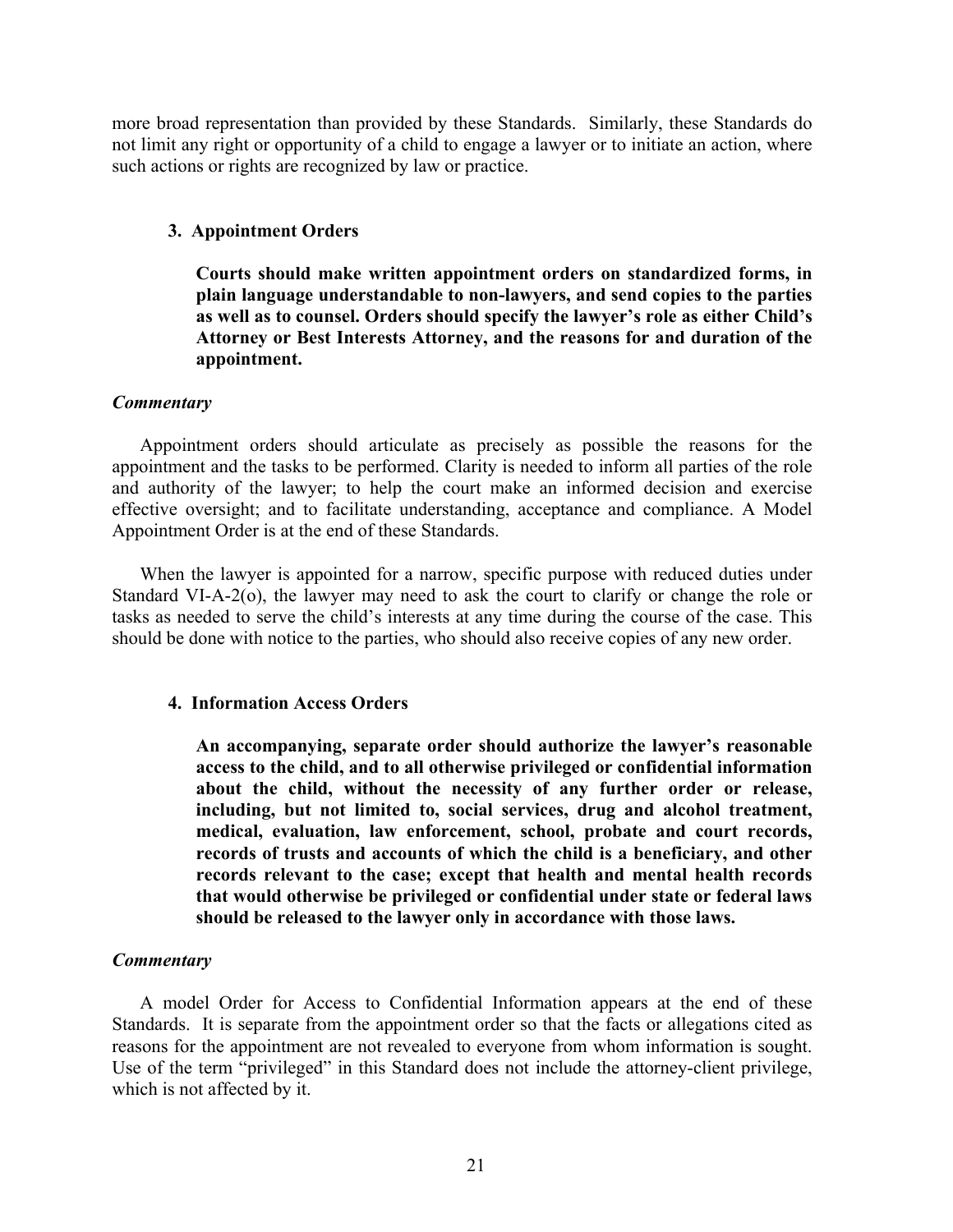**5. Independence** 

**The court must assure that the lawyer is independent of the court, court services, the parties, and the state.** 

**6. Duration of Appointments** 

**Appointments should last, and require active representation, as long as the issues for which the lawyer was appointed are pending.** 

# *Commentary*

The Child's Attorney or Best Interests Attorney may be the only source of continuity in the court system for the family, providing a stable point of contact for the child and institutional memory for the court and agencies. Courts should maintain continuity of representation whenever possible, re-appointing the lawyer when one is needed again, unless inconsistent with the child's needs. The lawyer should ordinarily accept reappointment. If replaced, the lawyer should inform and cooperate with the successor.

# **7. Whom to Appoint**

**Courts should appoint only lawyers who have agreed to serve in child custody cases in the assigned role, and have been trained as provided in Standard VI-B or are qualified by appropriate experience in custody cases.** 

# *Commentary*

Courts should appoint from the ranks of qualified lawyers. Appointments should not be made without regard to prior training or practice. Competence requires relevant training and experience. Lawyers should be allowed to specify if they are only willing to serve as Child's Attorney, or only as Best Interests Attorney.

# **8. Privately-Retained Attorneys**

**An attorney privately retained by or for a child, whether paid or not, (a) is subject to these Standards, (b) should have all the rights and responsibilities of a lawyer appointed by a court pursuant to these Standards, (c) should be expressly retained as either a Child's Attorney or a Best Interests Attorney, and (d) should vigilantly guard the client-lawyer relationship from interference as provided in Model Rule 1.8(f).**

# **B. Training**

**Training for lawyers representing children in custody cases should cover:** 

**1. Relevant state and federal laws, agency regulations, court decisions and court rules;**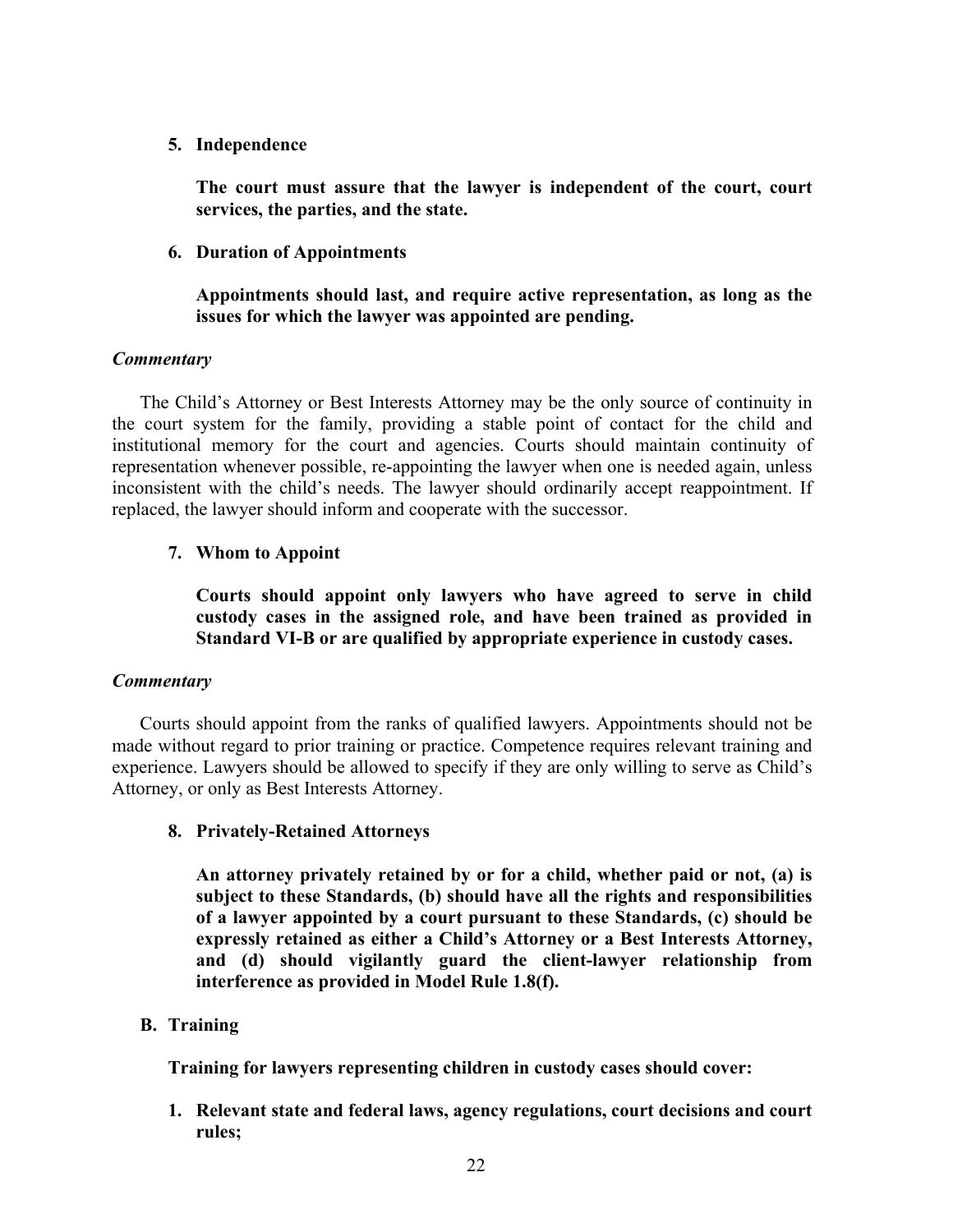- **2. The legal standards applicable in each kind of case in which the lawyer may be appointed, including child custody and visitation law;**
- **3. Applicable representation guidelines and standards;**
- **4. The court process and key personnel in child-related litigation, including custody evaluations and mediation;**
- **5. Children's development, needs and abilities at different ages;**
- **6. Communicating with children;**
- **7. Preparing and presenting a child's viewpoints, including child testimony and alternatives to direct testimony;**
- **8. Recognizing, evaluating and understanding evidence of child abuse and neglect;**
- **9. Family dynamics and dysfunction, domestic violence and substance abuse;**
- **10. The multidisciplinary input required in child-related cases, including information on local experts who can provide evaluation, consultation and testimony;**
- **11. Available services for child welfare, family preservation, medical, mental health, educational, and special needs, including placement, evaluation/diagnostic, and treatment services, and provisions and constraints related to agency payment for services;**
- **12. Basic information about state and federal laws and treaties on child custody jurisdiction, enforcement, and child abduction.**

Courts, bar associations, and other organizations should sponsor, fund and participate in training. They should also offer advanced and new-developments training, and provide mentors for lawyers who are new to child representation. Training in custody law is especially important because not everyone seeking to represent children will have a family law background. Lawyers must be trained to distinguish between the different kinds of cases in which they may be appointed, and the different legal standards to be applied.

Training should address the impact of spousal or domestic partner violence on custody and parenting time, and any statutes or case law regarding how allegations or findings of domestic violence should affect custody or parenting time determinations. Training should also sensitize lawyers to the dangers that domestic violence victims and their children face in attempting to flee abusive situations, and how that may affect custody awards to victims.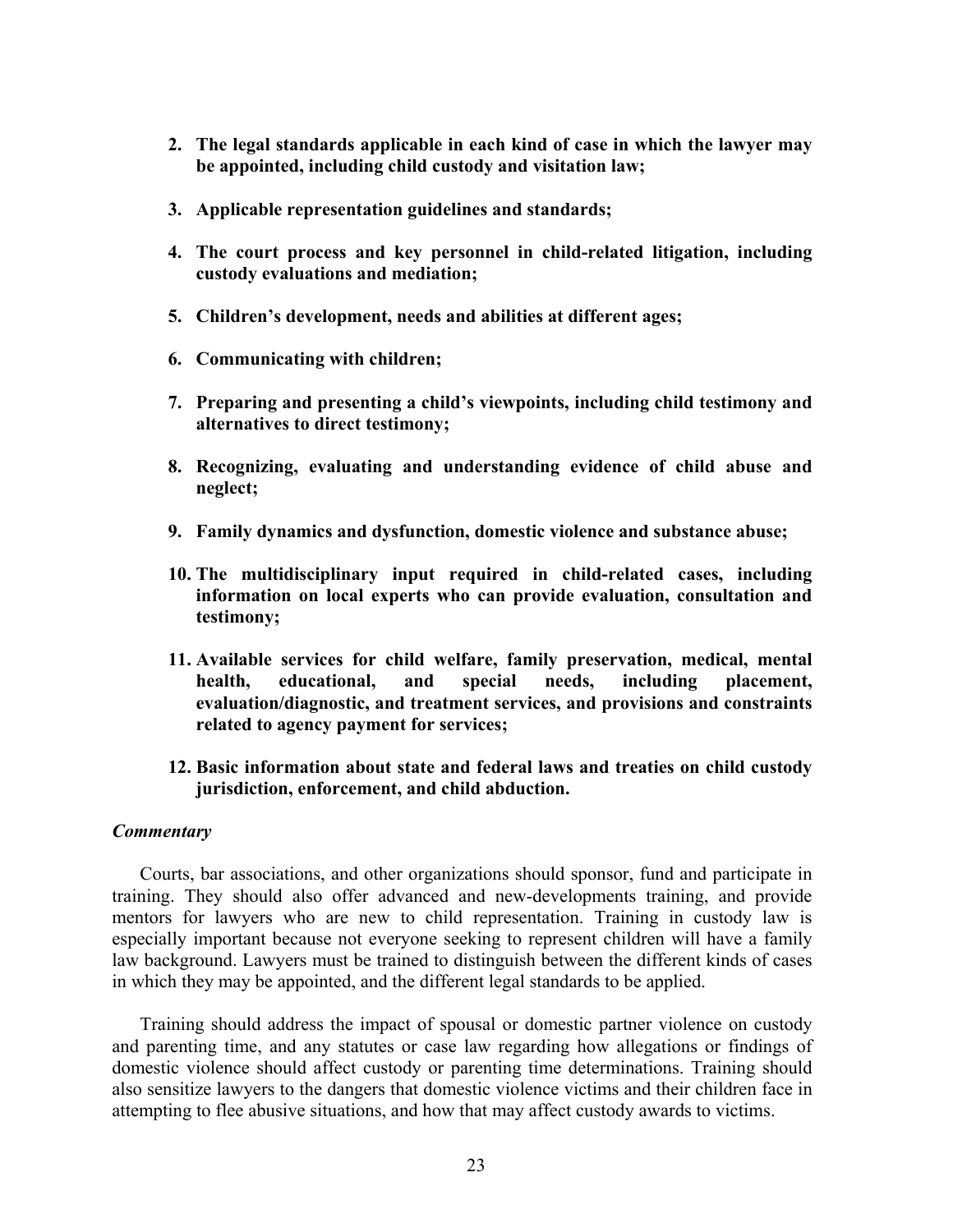# **C. Compensation**

**Lawyers for children are entitled to and should receive adequate and predictable compensation that is based on legal standards generally used for determining the reasonableness of privately-retained lawyers' hourly fees in family law cases.** 

**1. Compensation Aspects of Appointment Orders**

**The court should make clear to all parties, orally and in writing, how fees will be determined, including the hourly rate or other computation system used, and the fact that both in-court and out-of-court work will be paid for; and how and by whom the fees and expenses are to be paid, in what shares. If the parties are to pay for the lawyer's services, then at the time of appointment the court should order the parties to deposit specific amounts of money for fees and costs.** 

**2. Sources of Payment** 

**Courts should look to the following sources, in the following order, to pay for the lawyer's services: (a) The incomes and assets of the parties; (b) Targeted filing fees assessed against litigants in similar cases, and reserved in a fund for child representation; (c) Government funding; (d) Voluntary pro bono service. States and localities should provide sufficient funding to reimburse private attorneys, to contract with lawyers or firms specializing in children's law, and to support pro bono and legal aid programs. Courts should eliminate involuntary "pro bono" appointments, and should not expect all or most representation to be pro bono.** 

**3. Timeliness of Claims and Payment** 

**Lawyers should regularly bill for their time and receive adequate and timely compensation. Periodically and after certain events, such as hearings or orders, they should be allowed to request payment. States should set a maximum number of days for any required court review of these bills, and for any governmental payment process to be completed.** 

**4. Costs** 

**Attorneys should have reasonable and necessary access to, or reimbursement for, experts, investigative services, paralegals, research, and other services, such as copying medical records, long distance phone calls, service of process, and transcripts of hearings.** 

**5. Enforcement** 

**Courts should vigorously enforce orders for payment by all available means.**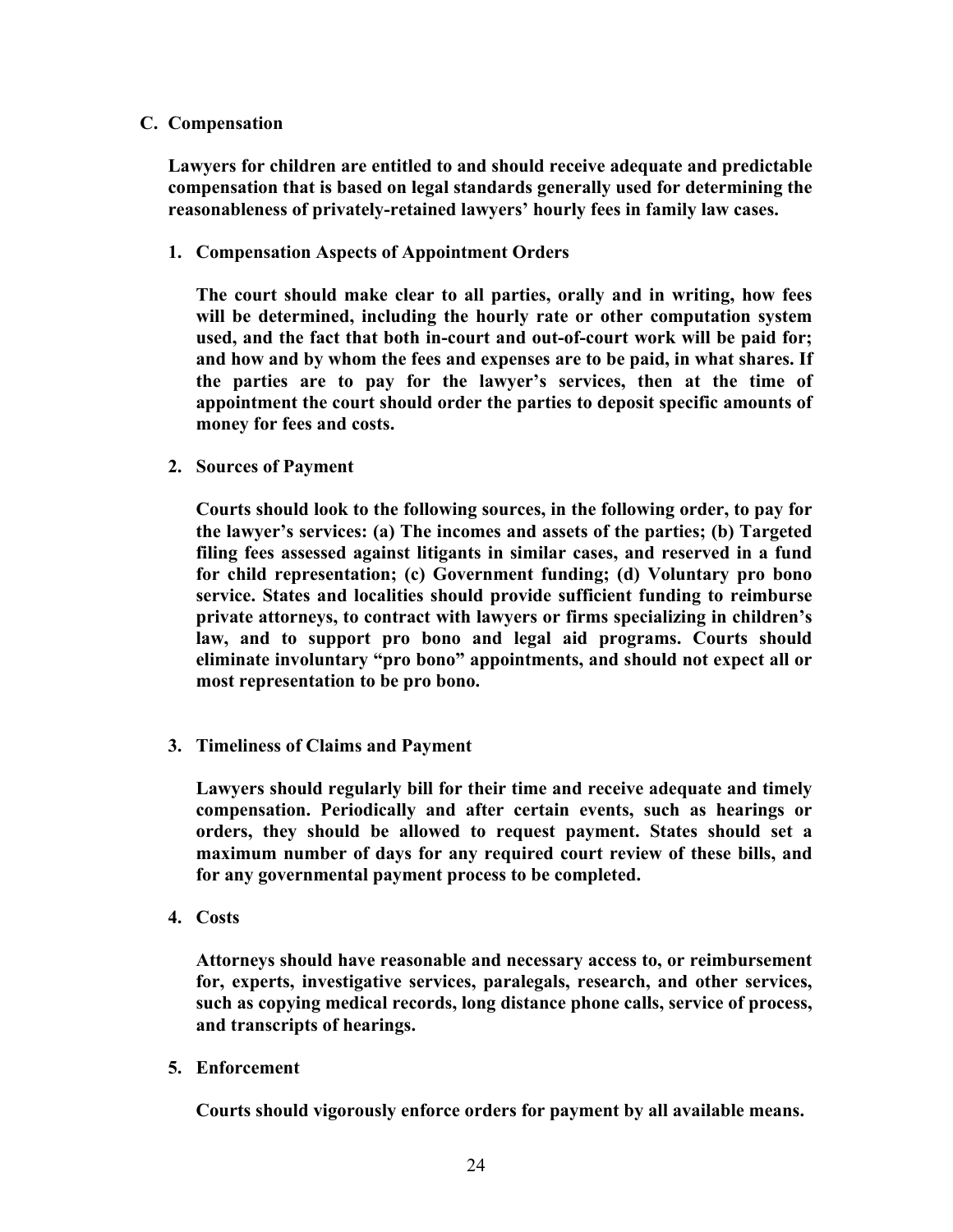These Standards call for paying lawyers in accordance with prevailing legal standards of reasonableness for lawyers' fees in general. Currently, state-set uniform rates tend to be lower than what competent, experienced lawyers should be paid, creating an impression that this is second-class work. In some places it has become customary for the work of child representation to be minimal and pro forma, or for it to be performed by lawyers whose services are not in much demand.

Lawyers and parties need to understand how the lawyer will be paid. The requirement to state the lawyer's hourly rate in the appointment order will help make litigants aware of the costs being incurred. It is not meant to set a uniform rate, nor to pre-empt a court's determination of the overall reasonableness of fees. The court should keep information on eligible lawyers' hourly rates and pro bono availability on file, or ascertain it when making the appointment order. Judges should not arbitrarily reduce properly requested compensation, except in accordance with legal standards of reasonableness.

Many children go unrepresented because of a lack of resources. A three-fold solution is appropriate: hold more parents responsible for the costs of representation, increase public funding, and increase the number of qualified pro bono and legal service attorneys. All of these steps will increase the professionalism of children's lawyers generally.

As much as possible, those whose decisions impose costs on others and on society should bear such costs at the time that they make the decisions, so that the decisions will be more fully informed and socially conscious. Thus direct payment of lawyer's fees by litigants is best, where possible. Nonetheless, states and localities ultimately have the obligation to protect children in their court systems whose needs cannot otherwise be met.

Courts are encouraged to seek high-quality child representation through contracting with special children's law offices, law firms, and other programs. However, the motive should not be a lower level of compensation. Courts should assure that payment is commensurate with the fees paid to equivalently experienced individual lawyers who have similar qualifications and responsibilities.

Courts and bar associations should establish or cooperate with voluntary pro bono and/or legal services programs to adequately train and support pro bono and legal services lawyers in representing children in custody cases.

In jurisdictions where more than one court system deals with child custody, the availability, continuity and payment of lawyers should not vary depending on which court is used, nor on the type of appointment.

# **D. Caseloads**

**Courts should control the size of court-appointed caseloads, so that lawyers do not have so many cases that they are unable to meet these Standards. If caseloads of individual lawyers approach or exceed acceptable limits, courts should take one or more of the following steps: (1) work with bar and children's advocacy groups to**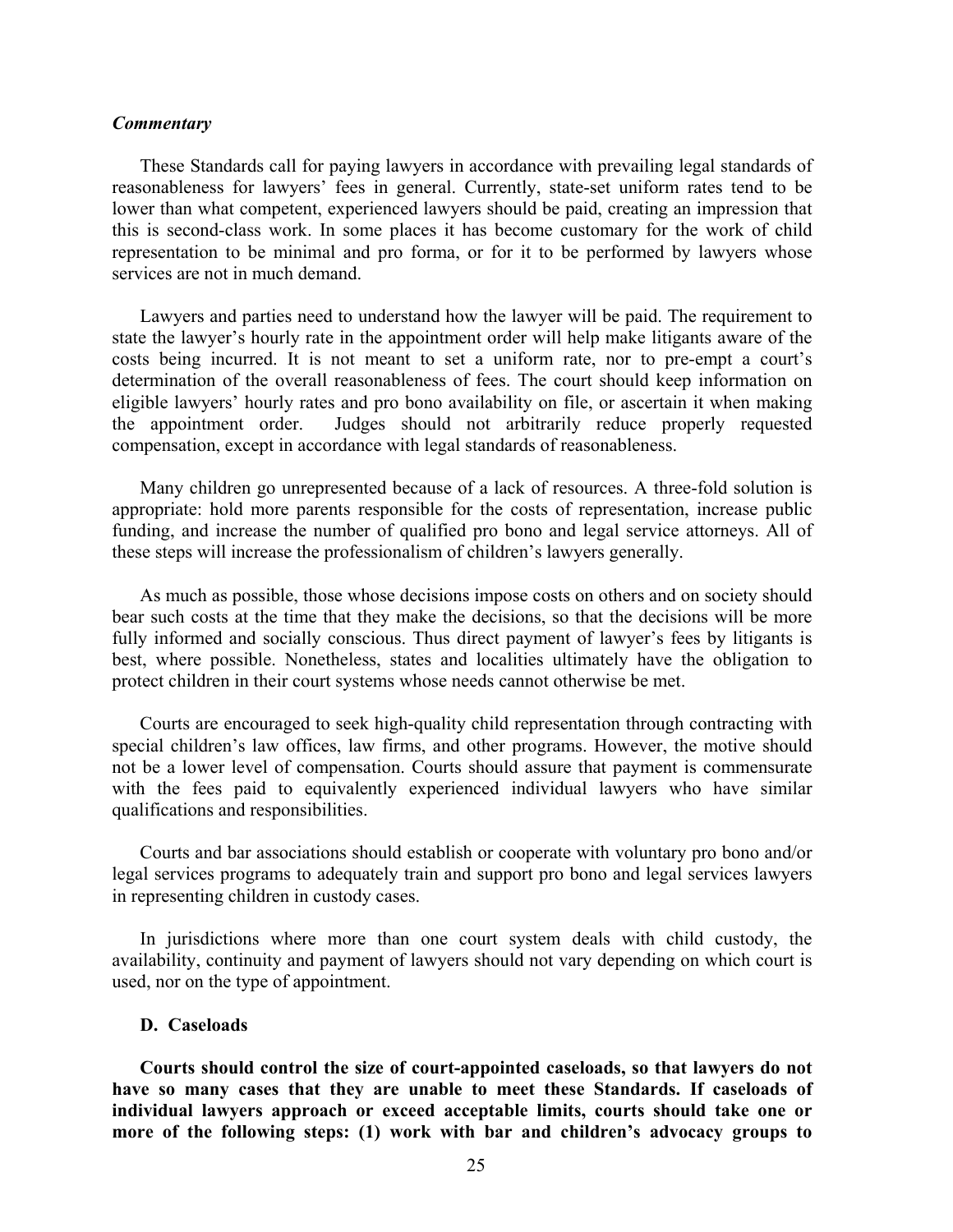**increase the availability of lawyers; (2) make formal arrangements for child representation with law firms or programs providing representation; (3) renegotiate existing court contracts for child representation; (4) alert agency administrators that their lawyers have excessive caseloads and order them to establish procedures or a plan to solve the problem; (5) alert state judicial, executive, and legislative branch leaders that excessive caseloads jeopardize the ability of lawyers to competently represent children; and (6) seek additional funding.** 

## **E. Physical accommodations**

**Courts should provide lawyers representing children with seating and work space comparable to that of other lawyers, sufficient to facilitate the work of in-court representation, and consistent with the dignity, importance, independence, and impartiality that they ought to have.** 

## **F. Immunity**

**Courts should take steps to protect all lawyers representing children from frivolous lawsuits and harassment by adult litigants. Best Interests Attorneys should have qualified, quasi-judicial immunity for civil damages when performing actions consistent with their appointed roles, except for actions that are: (1) willfully wrongful; (2) done with conscious indifference or reckless disregard to the safety of another; (3) done in bad faith or with malice; or (4) grossly negligent. Only the child should have any right of action against a Child's Attorney or Best Interests Attorney.** 

# *Commentary*

Lawyers and Guardians Ad Litem for children are too often sued by custody litigants. Courts, legislatures, bar organizations and insurers should help protect all children's lawyers from frivolous lawsuits. Immunity should be extended to protect lawyers' ability to fully investigate and advocate, without harassment or intimidation. In determining immunity, the proper inquiry is into the duties at issue and not the title of the appointment. Other mechanisms still exist to prevent or address lawyer misconduct: (1) attorneys are bound by their state bars' rules of professional conduct; (2) the court oversees their conduct and can remove or admonish them for obvious misconduct; (3) the court is the ultimate custody decision-maker and should not give deference to a best-interests argument based on an inadequate or biased investigation.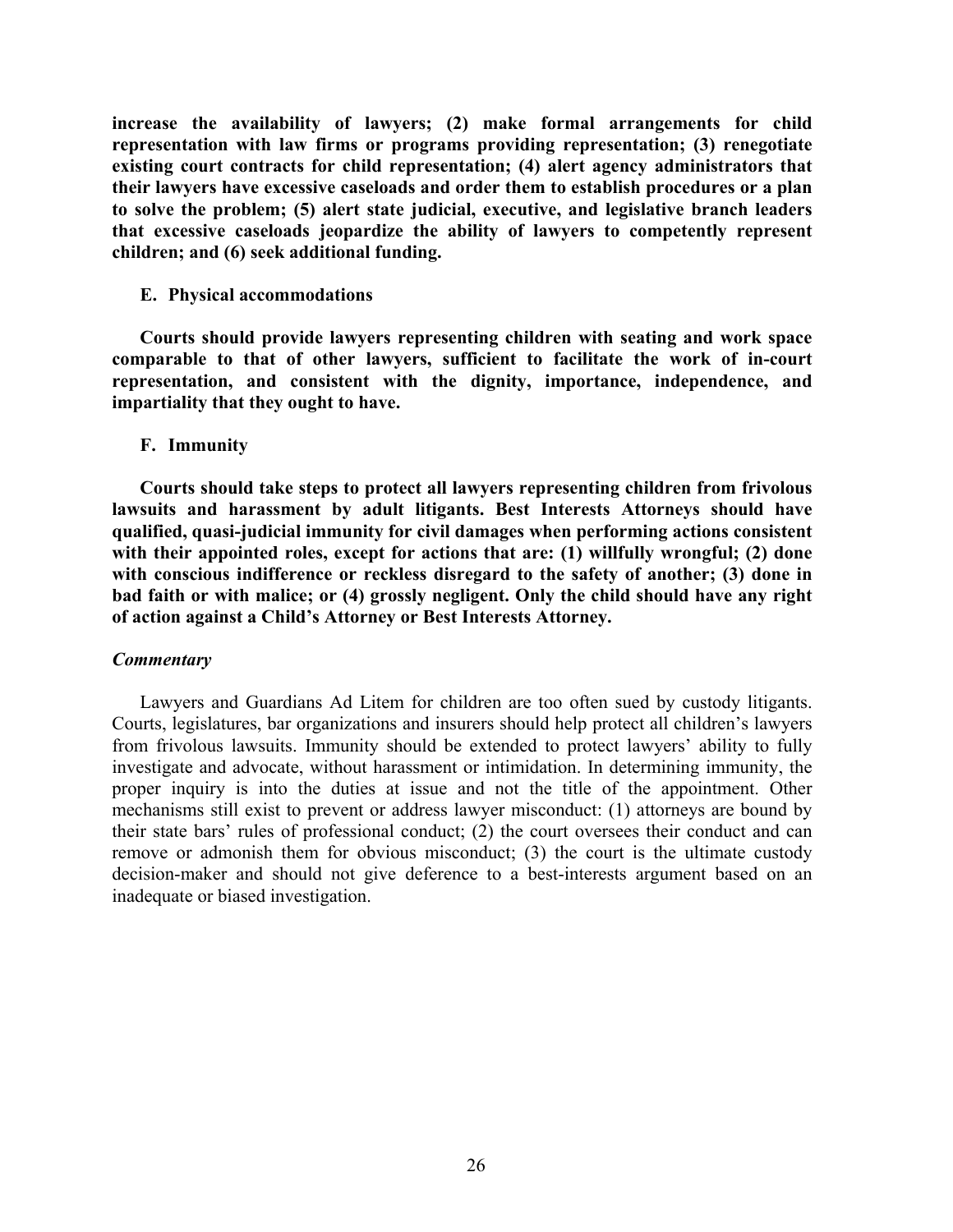# **APPENDIX A**

| <b>IN THE</b>     | <b>COURT OF</b> |
|-------------------|-----------------|
| Petitioner,<br>v. | Case No.        |
| Respondent.       |                 |
| In Re:            | , D.O.B.        |

# **CHILD REPRESENTATION APPOINTMENT ORDER**

# **I. REASONS FOR APPOINTMENT**

This case came on this 20<sub>\_\_\_</sub>, 20<sub>\_\_\_</sub>, and it appearing to the Court that **appointing a Child's Attorney or Best Interests Attorney is necessary to help the Court decide the case properly, because of the following factors or allegations:** 

**A. Mandatory appointment grounds:** 

**(\_) The Court is considering child abuse or neglect allegations that warrant state intervention.** 

**(\_) Appointment is mandated by state law.**

**B. Discretionary grounds warranting appointment:** 

**(\_) Consideration of extraordinary remedies such as supervised visitation, terminating or suspending visitation with a parent, or awarding custody or visitation to a nonparent** 

- **(\_) Relocation that could substantially reduce of the child's time with a parent or sibling**
- **(\_) The child's concerns or views**
- **(\_) Harm to the child from illegal or excessive drug or alcohol abuse by a child or a party**
- **(\_) Disputed paternity**
- **(\_) Past or present child abduction, or risk of future abduction**
- **(\_) Past or present family violence**
- **(\_) Past or present mental health problems of the child or a party**
- **(\_) Special physical, educational, or mental health needs requiring investigation or advocacy**
- **(\_) A high level of acrimony**
- **(\_) Inappropriate adult influence or manipulation**
- **(\_) Interference with custody or parenting time**
- **(\_) A need for more evidence relevant to the best interests of the child**
- **(\_) A need to minimize the harm to the child from family separation and litigation**
- () Specific issue(s) to be addressed: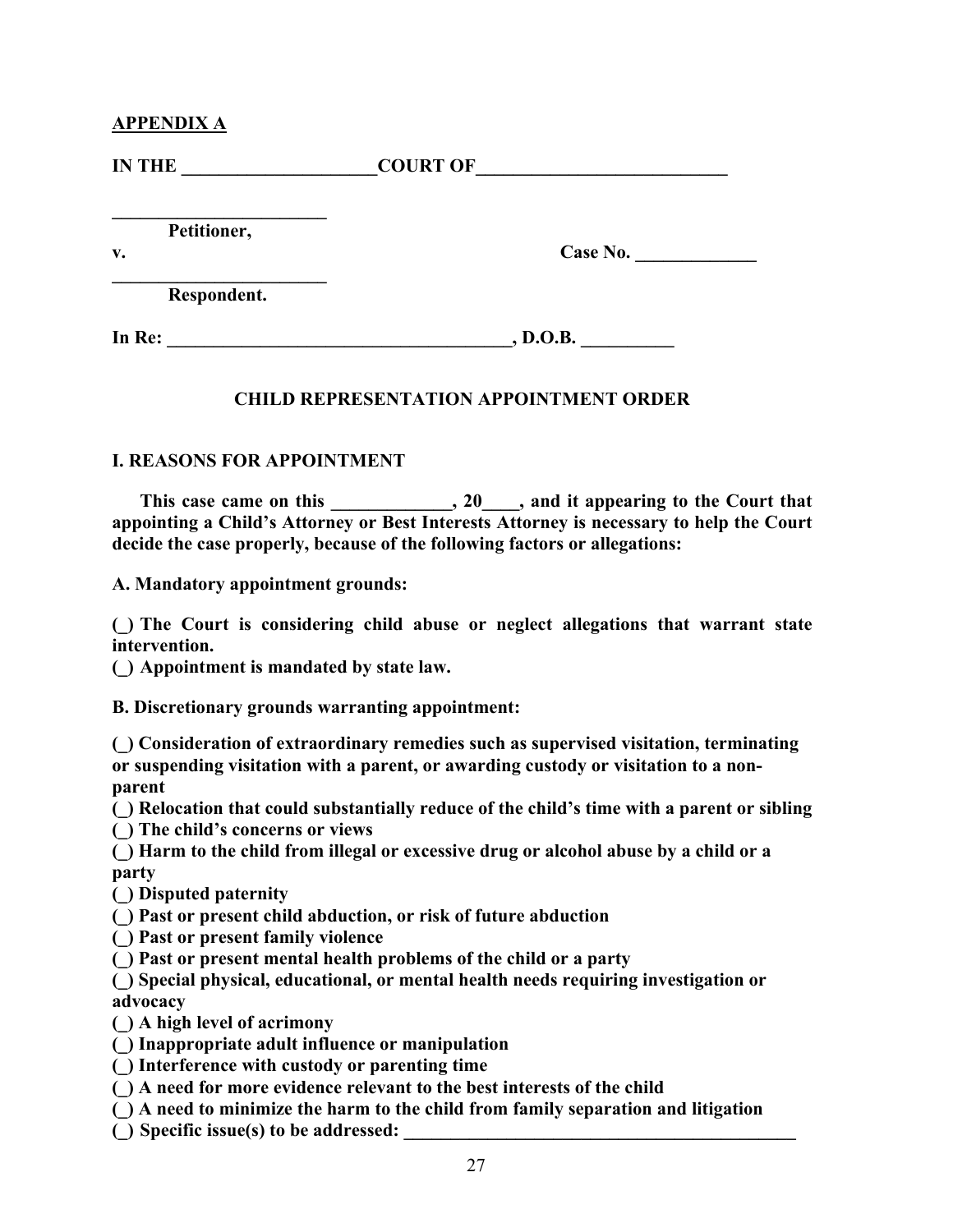# **II. NATURE OF APPOINTMENT**

**\_\_\_\_\_\_\_\_\_\_\_\_\_\_\_\_\_\_\_\_\_\_\_\_\_\_\_\_\_\_\_\_\_\_\_\_\_\_\_\_\_, a lawyer who has been trained in child representation in custody cases and is willing to serve in such cases in this Court, is hereby appointed as (\_) Child's Attorney (\_) Best Interests Attorney, for the (\_) the child or children named above (\_) the child(ren) \_\_\_\_\_\_\_\_\_\_\_\_\_\_\_\_\_\_\_\_\_\_\_\_\_\_\_\_\_\_\_\_\_\_\_\_\_\_\_\_, to represent the child(ren) in accordance with the Standards of Practice for Lawyers Representing Children in Custody Cases, a copy of which (\_) is attached (\_) has been furnished to the appointee. A Child's Attorney represents the child in a normal attorney-client relationship. A Best Interests Attorney investigates and advocates the child's best interests as a lawyer. Neither kind of lawyer testifies or submits a report. Both have duties of confidentiality as lawyers, but the Best Interests Attorney may use information from the child for the purposes of the representation.** 

# **III. FEES AND COSTS**

The hourly rate of the lawyer appointed is \$  $\blacksquare$ , for both in-court and out-of-court **work.** 

**(\_) The parties shall be responsible for paying the fees and costs. The parties shall**  deposit **\$\_\_\_\_\_** with (\_) the Court, (\_) the appointed lawyer. **shall deposit \$ \_\_\_\_\_\_\_\_, and \_\_\_\_\_\_\_\_\_\_\_\_\_\_\_\_ shall deposit \$ \_\_\_\_\_\_\_. The parties' individual shares of the responsibility for the fees and costs as between the parties (\_)**  are to be determined later  $\bigcup$  are as follows: \_\_\_\_\_\_\_\_\_\_\_\_\_ to pay \_\_\_\_\_\_ %;

**(\_) The State shall be responsible for paying the fees and costs.** 

**(\_) The lawyer has agreed to serve without payment. However, the lawyer's expenses will be reimbursed by (\_) the parties (\_) the state.** 

# **IV. ACCESS TO CONFIDENTIAL INFORMATION**

**The lawyer appointed shall have access to confidential information about the child as provided in the Standards of Practice for Lawyers Representing Children in Custody Cases and in an Order for Access to Confidential Information that will be signed at the same time as this Order.**

**THE CLERK IS HEREBY ORDERED TO MAIL COPIES OF THIS ORDER TO ALL PARTIES AND COUNSEL.** 

**DATE: \_\_\_\_\_\_\_\_\_\_\_\_\_\_\_\_, 20\_\_\_ \_\_\_\_\_\_\_\_\_\_\_\_\_\_\_\_\_\_\_\_\_\_\_\_\_\_\_** 

 $\frac{1}{2}$  to pay  $\frac{1}{2}$ .

**JUDGE**